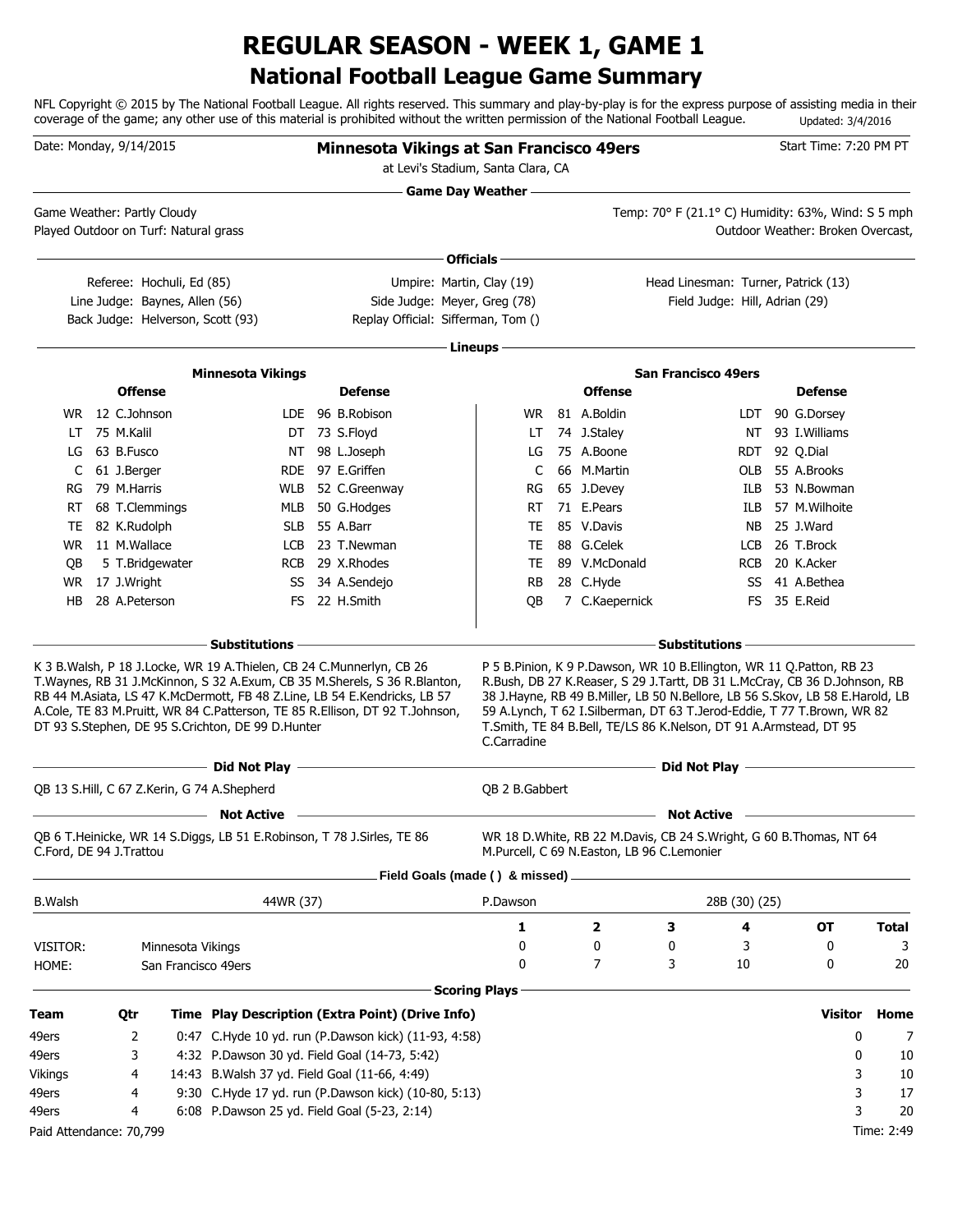# **Final Individual Statistics**

|                            |           | <b>Minnesota Vikings</b> |             |                |                 |                |                    |                     |           |                                                                                                                                                                                                                                                                                                                                                                                                                                                                                                                                                                                                                                                                                                                                                                                                                                                                                                                                                                                                                                                                                                                                                                                                                                                                                                                                                                                                                                                                                                                                                 |   |            |            |            |    |                |
|----------------------------|-----------|--------------------------|-------------|----------------|-----------------|----------------|--------------------|---------------------|-----------|-------------------------------------------------------------------------------------------------------------------------------------------------------------------------------------------------------------------------------------------------------------------------------------------------------------------------------------------------------------------------------------------------------------------------------------------------------------------------------------------------------------------------------------------------------------------------------------------------------------------------------------------------------------------------------------------------------------------------------------------------------------------------------------------------------------------------------------------------------------------------------------------------------------------------------------------------------------------------------------------------------------------------------------------------------------------------------------------------------------------------------------------------------------------------------------------------------------------------------------------------------------------------------------------------------------------------------------------------------------------------------------------------------------------------------------------------------------------------------------------------------------------------------------------------|---|------------|------------|------------|----|----------------|
| <b>RUSHING</b>             |           |                          | <b>ATT</b>  | <b>YDS</b>     | <b>AVG</b>      | LG             | <b>TD</b>          | <b>RUSHING</b>      |           |                                                                                                                                                                                                                                                                                                                                                                                                                                                                                                                                                                                                                                                                                                                                                                                                                                                                                                                                                                                                                                                                                                                                                                                                                                                                                                                                                                                                                                                                                                                                                 |   | <b>ATT</b> | <b>YDS</b> | <b>AVG</b> | LG | <b>TD</b>      |
| A.Peterson                 |           |                          | 10          | 31             | 3.1             | 9              | 0                  | C.Hyde              |           |                                                                                                                                                                                                                                                                                                                                                                                                                                                                                                                                                                                                                                                                                                                                                                                                                                                                                                                                                                                                                                                                                                                                                                                                                                                                                                                                                                                                                                                                                                                                                 |   | 26         | 168        | 6.5        | 18 | $\overline{2}$ |
| J.McKinnon                 |           |                          | 3           | 20             | 6.7             | 15             | 0                  | C.Kaepernick        |           |                                                                                                                                                                                                                                                                                                                                                                                                                                                                                                                                                                                                                                                                                                                                                                                                                                                                                                                                                                                                                                                                                                                                                                                                                                                                                                                                                                                                                                                                                                                                                 |   | 7          | 41         | 5.9        | 12 | 0              |
| T.Bridgewater              |           |                          | 3           | 16             | 5.3             | 10             | 0                  | J.Hayne             |           |                                                                                                                                                                                                                                                                                                                                                                                                                                                                                                                                                                                                                                                                                                                                                                                                                                                                                                                                                                                                                                                                                                                                                                                                                                                                                                                                                                                                                                                                                                                                                 |   | 4          | 13         | 3.3        | 9  | 0              |
| M.Asiata                   |           |                          | 1           | $\overline{4}$ | 4.0             | $\overline{4}$ | 0                  | R.Bush              |           | <b>San Francisco 49ers</b><br>2<br>8<br>8<br>4.0<br>39<br>230<br>5.9<br>18<br><b>CMP</b><br><b>SK/YD</b><br>IN<br>ATT<br><b>YDS</b><br>LG<br>TD<br>26<br>17<br>165<br>1/0<br>0<br>20<br>0<br>26<br>17<br>165<br>1/0<br>0<br>20<br>0<br><b>PASS RECEIVING</b><br><b>TAR</b><br><b>REC</b><br><b>YDS</b><br><b>AVG</b><br>LG<br>5<br>36<br>9.0<br>15<br>4<br>6<br>3<br>47<br>15.7<br>20<br>3<br>13.3<br>4<br>40<br>20<br>2<br>2<br>7.0<br>8<br>14<br>2<br>2<br>5<br>2.5<br>$\overline{4}$<br>3<br>1<br>11.0<br>11<br>11<br>$\overline{7}$<br>7.0<br>1<br>7<br>1<br>5<br>5<br>5.0<br>1<br>1<br>1<br>0<br>0<br>0<br>0.0<br>1<br>0<br>0<br>0<br>0.0<br>26<br>17<br>165<br>9.7<br>20<br><b>INTERCEPTIONS</b><br><b>NO</b><br><b>YDS</b><br><b>AVG</b><br>LG<br>26<br>26.0<br>26<br>1<br>26<br>26.0<br>26<br>1<br><b>NET</b><br><b>IN20</b><br><b>NO</b><br><b>YDS</b><br><b>AVG</b><br>TВ<br>3<br>46.7<br>43.7<br>0<br>2<br>140<br>$\overline{2}$<br>3<br>46.7<br>43.7<br>140<br>0<br><b>YDS</b><br><b>AVG</b><br><b>NO</b><br>FC<br>LG<br>0<br>0<br>1<br>0.0<br>0<br>0<br>0.0<br>0<br>1<br>1<br>[OUT OF BOUNDS]<br>0<br>0.0<br>0<br>1<br>0<br>2<br>0<br>0.0<br>0<br>1<br><b>YDS</b><br><b>AVG</b><br><b>KICKOFF RETURNS</b><br><b>NO</b><br>FC<br>LG<br>$\overline{2}$<br>0<br>0.0<br>$\mathbf 0$<br>$\mathbf 0$<br>0<br>0<br>0.0<br>0<br>0<br><b>FORCED</b><br><b>OPP-REC</b><br><b>YDS</b><br>TD<br><b>OUT-BDS</b><br>$\mathbf 0$<br>$\mathbf{1}$<br>0<br>0<br>0<br>$\mathbf 0$<br>$\mathbf{1}$<br>0<br>0<br>0<br><b>OPP-REC</b><br><b>OUT-BDS</b> | 0 |            |            |            |    |                |
| Total                      |           |                          | 17          | 71             | 4.2             | 15             | 0                  | Total               |           |                                                                                                                                                                                                                                                                                                                                                                                                                                                                                                                                                                                                                                                                                                                                                                                                                                                                                                                                                                                                                                                                                                                                                                                                                                                                                                                                                                                                                                                                                                                                                 |   |            |            |            |    | $\overline{2}$ |
| <b>PASSING</b>             | АТТ       | <b>CMP</b>               | <b>YDS</b>  | SK/YD          | TD              | LG IN          | RT                 | <b>PASSING</b>      |           |                                                                                                                                                                                                                                                                                                                                                                                                                                                                                                                                                                                                                                                                                                                                                                                                                                                                                                                                                                                                                                                                                                                                                                                                                                                                                                                                                                                                                                                                                                                                                 |   |            |            |            |    | <b>RT</b>      |
| T.Bridgewater              | 32        | 23                       | 231         | 5/54           | 0               | 27<br>1        | 79.0               | C.Kaepernick        |           |                                                                                                                                                                                                                                                                                                                                                                                                                                                                                                                                                                                                                                                                                                                                                                                                                                                                                                                                                                                                                                                                                                                                                                                                                                                                                                                                                                                                                                                                                                                                                 |   |            |            |            |    | 83.0           |
| Total                      | 32        | 23                       | 231         | 5/54           | 0               | 27<br>1        | 79.0               | <b>Total</b>        |           |                                                                                                                                                                                                                                                                                                                                                                                                                                                                                                                                                                                                                                                                                                                                                                                                                                                                                                                                                                                                                                                                                                                                                                                                                                                                                                                                                                                                                                                                                                                                                 |   |            |            |            |    | 83.0           |
| <b>PASS RECEIVING</b>      |           | <b>TAR</b>               | <b>REC</b>  | <b>YDS</b>     | <b>AVG</b>      | LG             | <b>TD</b>          |                     |           |                                                                                                                                                                                                                                                                                                                                                                                                                                                                                                                                                                                                                                                                                                                                                                                                                                                                                                                                                                                                                                                                                                                                                                                                                                                                                                                                                                                                                                                                                                                                                 |   |            |            |            |    | <b>TD</b>      |
| M.Wallace                  |           | 7                        | 6           | 63             | 10.5            | 19             | 0                  | A.Boldin            |           |                                                                                                                                                                                                                                                                                                                                                                                                                                                                                                                                                                                                                                                                                                                                                                                                                                                                                                                                                                                                                                                                                                                                                                                                                                                                                                                                                                                                                                                                                                                                                 |   |            |            |            |    | 0              |
| K.Rudolph                  |           | 7                        | 5           | 53             | 10.6            | 19             | 0                  | V.Davis             |           |                                                                                                                                                                                                                                                                                                                                                                                                                                                                                                                                                                                                                                                                                                                                                                                                                                                                                                                                                                                                                                                                                                                                                                                                                                                                                                                                                                                                                                                                                                                                                 |   |            |            |            |    | 0              |
| A.Peterson                 |           | 3                        | 3           | 21             | 7.0             | 17             | 0                  | G.Celek             |           |                                                                                                                                                                                                                                                                                                                                                                                                                                                                                                                                                                                                                                                                                                                                                                                                                                                                                                                                                                                                                                                                                                                                                                                                                                                                                                                                                                                                                                                                                                                                                 |   |            |            |            |    | 0              |
| M.Asiata                   |           | 2                        | 2           | 28             | 14.0            | 21             | 0                  | C.Hyde              |           |                                                                                                                                                                                                                                                                                                                                                                                                                                                                                                                                                                                                                                                                                                                                                                                                                                                                                                                                                                                                                                                                                                                                                                                                                                                                                                                                                                                                                                                                                                                                                 |   |            |            |            |    | 0              |
| C.Johnson                  |           | 3                        | 2           | 27             | 13.5            | 18             | 0                  | <b>B.Ellington</b>  |           |                                                                                                                                                                                                                                                                                                                                                                                                                                                                                                                                                                                                                                                                                                                                                                                                                                                                                                                                                                                                                                                                                                                                                                                                                                                                                                                                                                                                                                                                                                                                                 |   |            |            |            |    | 0              |
| J.McKinnon                 |           | 2                        | 2           | 8              | 4.0             | 10             | 0                  | T.Smith             |           |                                                                                                                                                                                                                                                                                                                                                                                                                                                                                                                                                                                                                                                                                                                                                                                                                                                                                                                                                                                                                                                                                                                                                                                                                                                                                                                                                                                                                                                                                                                                                 |   |            |            |            |    | 0              |
| J.Wright                   |           | 4                        | 1           | 27             | 27.0            | 27             | 0                  | J.Hayne             |           |                                                                                                                                                                                                                                                                                                                                                                                                                                                                                                                                                                                                                                                                                                                                                                                                                                                                                                                                                                                                                                                                                                                                                                                                                                                                                                                                                                                                                                                                                                                                                 |   |            |            |            |    | 0              |
| R.Ellison                  |           | 2                        | 1           | 3              | 3.0             | 3              | 0                  | V.McDonald          |           |                                                                                                                                                                                                                                                                                                                                                                                                                                                                                                                                                                                                                                                                                                                                                                                                                                                                                                                                                                                                                                                                                                                                                                                                                                                                                                                                                                                                                                                                                                                                                 |   |            |            |            |    | 0              |
| C.Patterson                |           | 1                        | 1           | 1              | 1.0             | 1              | 0                  | R.Bush              |           |                                                                                                                                                                                                                                                                                                                                                                                                                                                                                                                                                                                                                                                                                                                                                                                                                                                                                                                                                                                                                                                                                                                                                                                                                                                                                                                                                                                                                                                                                                                                                 |   |            |            |            |    | 0              |
|                            |           |                          |             |                |                 |                |                    | Q.Patton            |           |                                                                                                                                                                                                                                                                                                                                                                                                                                                                                                                                                                                                                                                                                                                                                                                                                                                                                                                                                                                                                                                                                                                                                                                                                                                                                                                                                                                                                                                                                                                                                 |   |            |            |            |    | 0              |
| Total                      |           | 31                       | 23          | 231            | 10.0            | 27             | 0                  | Total               |           |                                                                                                                                                                                                                                                                                                                                                                                                                                                                                                                                                                                                                                                                                                                                                                                                                                                                                                                                                                                                                                                                                                                                                                                                                                                                                                                                                                                                                                                                                                                                                 |   |            |            |            |    | 0              |
| <b>INTERCEPTIONS</b>       |           |                          | <b>NO</b>   | <b>YDS</b>     | <b>AVG</b>      | LG             | TD                 |                     |           |                                                                                                                                                                                                                                                                                                                                                                                                                                                                                                                                                                                                                                                                                                                                                                                                                                                                                                                                                                                                                                                                                                                                                                                                                                                                                                                                                                                                                                                                                                                                                 |   |            |            |            |    | <b>TD</b>      |
|                            |           |                          |             |                |                 |                |                    | T.Brock             |           |                                                                                                                                                                                                                                                                                                                                                                                                                                                                                                                                                                                                                                                                                                                                                                                                                                                                                                                                                                                                                                                                                                                                                                                                                                                                                                                                                                                                                                                                                                                                                 |   |            |            |            |    | 0              |
| Total                      |           |                          | 0           | 0              | 0               | 0              | 0                  | <b>Total</b>        |           |                                                                                                                                                                                                                                                                                                                                                                                                                                                                                                                                                                                                                                                                                                                                                                                                                                                                                                                                                                                                                                                                                                                                                                                                                                                                                                                                                                                                                                                                                                                                                 |   |            |            |            |    | 0              |
| <b>PUNTING</b>             | <b>NO</b> | <b>YDS</b>               | <b>AVG</b>  | <b>NET</b>     | TB              | <b>IN20</b>    | LG                 | <b>PUNTING</b>      |           |                                                                                                                                                                                                                                                                                                                                                                                                                                                                                                                                                                                                                                                                                                                                                                                                                                                                                                                                                                                                                                                                                                                                                                                                                                                                                                                                                                                                                                                                                                                                                 |   |            |            |            |    | LG             |
| J.Locke                    | 4         | 150                      | 37.5        | 37.5           | 0               | 2              | 44                 | <b>B.Pinion</b>     |           |                                                                                                                                                                                                                                                                                                                                                                                                                                                                                                                                                                                                                                                                                                                                                                                                                                                                                                                                                                                                                                                                                                                                                                                                                                                                                                                                                                                                                                                                                                                                                 |   |            |            |            |    | 52             |
| Total                      | 4         | 150                      | 37.5        | 37.5           | 0               | 2              | 44                 | Total               |           |                                                                                                                                                                                                                                                                                                                                                                                                                                                                                                                                                                                                                                                                                                                                                                                                                                                                                                                                                                                                                                                                                                                                                                                                                                                                                                                                                                                                                                                                                                                                                 |   |            |            |            |    | 52             |
| <b>PUNT RETURNS</b>        |           | <b>NO</b>                | <b>YDS</b>  | <b>AVG</b>     | <b>FC</b>       | LG             | TD                 | <b>PUNT RETURNS</b> |           |                                                                                                                                                                                                                                                                                                                                                                                                                                                                                                                                                                                                                                                                                                                                                                                                                                                                                                                                                                                                                                                                                                                                                                                                                                                                                                                                                                                                                                                                                                                                                 |   |            |            |            |    | <b>TD</b>      |
| M.Sherels                  |           | 2                        | 9           | 4.5            | 1               | 9              | 0                  | J.Hayne             |           |                                                                                                                                                                                                                                                                                                                                                                                                                                                                                                                                                                                                                                                                                                                                                                                                                                                                                                                                                                                                                                                                                                                                                                                                                                                                                                                                                                                                                                                                                                                                                 |   |            |            |            |    | 0              |
|                            |           |                          |             |                |                 |                |                    | <b>B.Ellington</b>  |           |                                                                                                                                                                                                                                                                                                                                                                                                                                                                                                                                                                                                                                                                                                                                                                                                                                                                                                                                                                                                                                                                                                                                                                                                                                                                                                                                                                                                                                                                                                                                                 |   |            |            |            |    | 0              |
|                            |           |                          |             |                |                 |                |                    |                     |           |                                                                                                                                                                                                                                                                                                                                                                                                                                                                                                                                                                                                                                                                                                                                                                                                                                                                                                                                                                                                                                                                                                                                                                                                                                                                                                                                                                                                                                                                                                                                                 |   |            |            |            |    | 0              |
| Total                      |           | 2                        | 9           | 4.5            | 1               | 9              | 0                  | Total               |           |                                                                                                                                                                                                                                                                                                                                                                                                                                                                                                                                                                                                                                                                                                                                                                                                                                                                                                                                                                                                                                                                                                                                                                                                                                                                                                                                                                                                                                                                                                                                                 |   |            |            |            |    | 0              |
| <b>KICKOFF RETURNS</b>     |           | NO                       | <b>YDS</b>  | <b>AVG</b>     | FC              | LG             | TD                 |                     |           |                                                                                                                                                                                                                                                                                                                                                                                                                                                                                                                                                                                                                                                                                                                                                                                                                                                                                                                                                                                                                                                                                                                                                                                                                                                                                                                                                                                                                                                                                                                                                 |   |            |            |            |    | <b>TD</b>      |
| C.Patterson                |           | $\mathbf{1}$             | 21          | 21.0           | 0               | 21             | 0                  | [TOUCHBACK]         |           |                                                                                                                                                                                                                                                                                                                                                                                                                                                                                                                                                                                                                                                                                                                                                                                                                                                                                                                                                                                                                                                                                                                                                                                                                                                                                                                                                                                                                                                                                                                                                 |   |            |            |            |    | $\mathbf 0$    |
| [TOUCHBACK]                |           | 4                        | $\mathbf 0$ | 0.0            | 0               | 0              | 0                  |                     |           |                                                                                                                                                                                                                                                                                                                                                                                                                                                                                                                                                                                                                                                                                                                                                                                                                                                                                                                                                                                                                                                                                                                                                                                                                                                                                                                                                                                                                                                                                                                                                 |   |            |            |            |    |                |
| Total                      |           | $\mathbf{1}$             | 21          | 21.0           | 0               | 21             | 0                  | Total               |           |                                                                                                                                                                                                                                                                                                                                                                                                                                                                                                                                                                                                                                                                                                                                                                                                                                                                                                                                                                                                                                                                                                                                                                                                                                                                                                                                                                                                                                                                                                                                                 |   |            |            |            |    | $\mathbf 0$    |
| <b>Minnesota Vikings</b>   |           |                          |             |                |                 |                |                    |                     |           |                                                                                                                                                                                                                                                                                                                                                                                                                                                                                                                                                                                                                                                                                                                                                                                                                                                                                                                                                                                                                                                                                                                                                                                                                                                                                                                                                                                                                                                                                                                                                 |   |            |            |            |    |                |
| <b>FUMBLES</b>             |           |                          |             |                | <b>FUM LOST</b> |                | OWN-REC YDS TD     |                     |           |                                                                                                                                                                                                                                                                                                                                                                                                                                                                                                                                                                                                                                                                                                                                                                                                                                                                                                                                                                                                                                                                                                                                                                                                                                                                                                                                                                                                                                                                                                                                                 |   |            |            |            |    |                |
| A.Cole                     |           |                          |             | 0              | 0               |                | 0                  | 0                   | 0         |                                                                                                                                                                                                                                                                                                                                                                                                                                                                                                                                                                                                                                                                                                                                                                                                                                                                                                                                                                                                                                                                                                                                                                                                                                                                                                                                                                                                                                                                                                                                                 |   |            |            |            |    |                |
| Total                      |           |                          |             | 0              | 0               |                | 0                  | 0                   | 0         |                                                                                                                                                                                                                                                                                                                                                                                                                                                                                                                                                                                                                                                                                                                                                                                                                                                                                                                                                                                                                                                                                                                                                                                                                                                                                                                                                                                                                                                                                                                                                 |   |            |            |            |    |                |
| <b>San Francisco 49ers</b> |           |                          |             |                |                 |                |                    |                     |           |                                                                                                                                                                                                                                                                                                                                                                                                                                                                                                                                                                                                                                                                                                                                                                                                                                                                                                                                                                                                                                                                                                                                                                                                                                                                                                                                                                                                                                                                                                                                                 |   |            |            |            |    |                |
| <b>FUMBLES</b>             |           |                          |             |                | <b>FUM LOST</b> |                | <b>OWN-REC YDS</b> |                     | <b>TD</b> | <b>FORCED</b>                                                                                                                                                                                                                                                                                                                                                                                                                                                                                                                                                                                                                                                                                                                                                                                                                                                                                                                                                                                                                                                                                                                                                                                                                                                                                                                                                                                                                                                                                                                                   |   | <b>YDS</b> | <b>TD</b>  |            |    |                |
| J.Hayne                    |           |                          |             | $\mathbf{1}$   | $\mathbf{1}$    |                | 0                  | 0                   | 0         | 0                                                                                                                                                                                                                                                                                                                                                                                                                                                                                                                                                                                                                                                                                                                                                                                                                                                                                                                                                                                                                                                                                                                                                                                                                                                                                                                                                                                                                                                                                                                                               | 0 | 0          | 0          |            | 0  |                |
| Total                      |           |                          |             | $\mathbf{1}$   | $\mathbf{1}$    |                | 0                  | 0                   | 0         | 0                                                                                                                                                                                                                                                                                                                                                                                                                                                                                                                                                                                                                                                                                                                                                                                                                                                                                                                                                                                                                                                                                                                                                                                                                                                                                                                                                                                                                                                                                                                                               | 0 | 0          | 0          |            | 0  |                |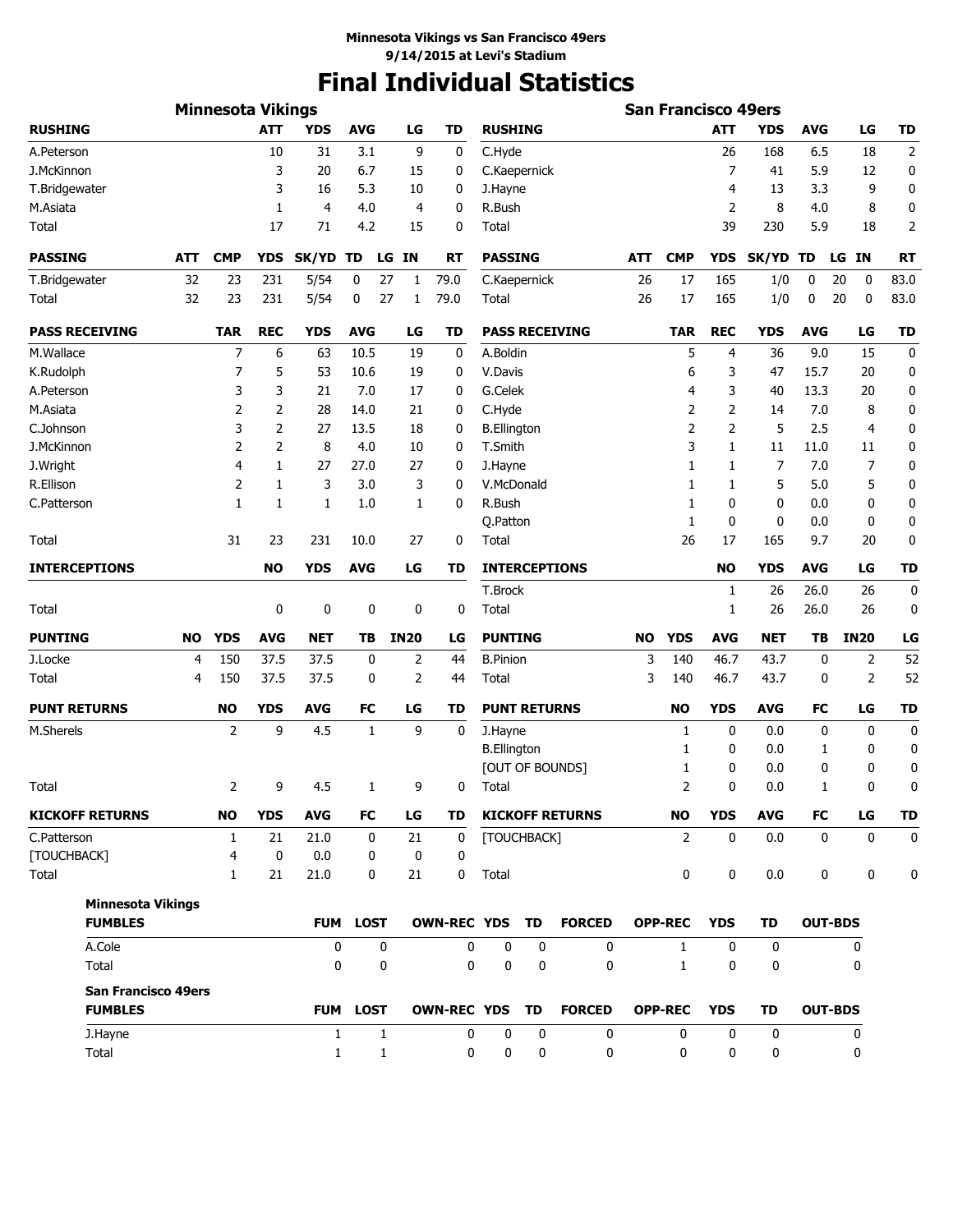# **Final Team Statistics**

| 49ers<br><b>TOTAL FIRST DOWNS</b><br>17<br>25<br>By Rushing<br>5<br>14<br>By Passing<br>11<br>8<br><b>By Penalty</b><br>$\mathbf{1}$<br>3<br>THIRD DOWN EFFICIENCY<br>1-9-11%<br>5-12-42%<br><b>FOURTH DOWN EFFICIENCY</b><br>$0 - 2 - 0%$<br>$0 - 0 - 0%$<br><b>TOTAL NET YARDS</b><br>248<br>395<br>Total Offensive Plays (inc. times thrown passing)<br>54<br>66<br>4.6<br>6.0<br>Average gain per offensive play<br><b>NET YARDS RUSHING</b><br>71<br>230<br>17<br>39<br><b>Total Rushing Plays</b><br>5.9<br>4.2<br>Average gain per rushing play<br>Tackles for a loss-number and yards<br>$0 - 0$<br>$1 - 4$<br><b>NET YARDS PASSING</b><br>177<br>165<br>$1 - 0$<br>Times thrown - yards lost attempting to pass<br>5-54<br>231<br>165<br>Gross yards passing<br><b>PASS ATTEMPTS-COMPLETIONS-HAD INTERCEPTED</b><br>$32 - 23 - 1$<br>$26-17-0$<br>4.8<br>Avg gain per pass play (inc.# thrown passing)<br>6.1<br><b>KICKOFFS Number-In End Zone-Touchbacks</b><br>$2 - 2 - 2$<br>$5 - 5 - 4$<br><b>PUNTS Number and Average</b><br>4-37.5<br>$3 - 46.7$<br><b>Had Blocked</b><br>0<br>0<br><b>FGs - PATs Had Blocked</b><br>$0 - 0$<br>$1 - 0$<br>37.5<br>43.7<br><b>Net Punting Average</b><br><b>TOTAL RETURN YARDAGE (Not Including Kickoffs)</b><br>26<br>9<br>No. and Yards Punt Returns<br>$2 - 9$<br>$2 - 0$<br>No. and Yards Kickoff Returns<br>$1 - 21$<br>$0 - 0$<br>No. and Yards Interception Returns<br>$0 - 0$<br>$1 - 26$<br><b>PENALTIES Number and Yards</b><br>$5 - 25$<br>$8 - 57$<br><b>FUMBLES Number and Lost</b><br>$0-0$<br>$1 - 1$<br><b>TOUCHDOWNS</b><br>2<br>0<br>$\overline{2}$<br>Rushing<br>0<br>Passing<br>0<br><b>EXTRA POINTS Made-Attempts</b><br>$0-0$<br>$2 - 2$<br>$0-0$<br>Kicking Made-Attempts<br>$2 - 2$<br>$1 - 2$<br><b>FIELD GOALS Made-Attempts</b><br>$2 - 3$<br><b>RED ZONE EFFICIENCY</b><br>$0 - 1 - 0%$<br>2-5-40%<br>$0 - 0 - 0\%$<br>$0 - 0 - 0\%$<br><b>GOAL TO GO EFFICIENCY</b><br><b>SAFETIES</b><br>0<br>0<br><b>FINAL SCORE</b><br>3<br>20 |                    | <b>Visitor</b> | Home  |
|----------------------------------------------------------------------------------------------------------------------------------------------------------------------------------------------------------------------------------------------------------------------------------------------------------------------------------------------------------------------------------------------------------------------------------------------------------------------------------------------------------------------------------------------------------------------------------------------------------------------------------------------------------------------------------------------------------------------------------------------------------------------------------------------------------------------------------------------------------------------------------------------------------------------------------------------------------------------------------------------------------------------------------------------------------------------------------------------------------------------------------------------------------------------------------------------------------------------------------------------------------------------------------------------------------------------------------------------------------------------------------------------------------------------------------------------------------------------------------------------------------------------------------------------------------------------------------------------------------------------------------------------------------------------------------------------------------------------------------------------------------------------------------------------------------------------------------------------------------------------------------------------------------------------------------------------------------------------------------------------------------------|--------------------|----------------|-------|
|                                                                                                                                                                                                                                                                                                                                                                                                                                                                                                                                                                                                                                                                                                                                                                                                                                                                                                                                                                                                                                                                                                                                                                                                                                                                                                                                                                                                                                                                                                                                                                                                                                                                                                                                                                                                                                                                                                                                                                                                                |                    | <b>Vikings</b> |       |
|                                                                                                                                                                                                                                                                                                                                                                                                                                                                                                                                                                                                                                                                                                                                                                                                                                                                                                                                                                                                                                                                                                                                                                                                                                                                                                                                                                                                                                                                                                                                                                                                                                                                                                                                                                                                                                                                                                                                                                                                                |                    |                |       |
|                                                                                                                                                                                                                                                                                                                                                                                                                                                                                                                                                                                                                                                                                                                                                                                                                                                                                                                                                                                                                                                                                                                                                                                                                                                                                                                                                                                                                                                                                                                                                                                                                                                                                                                                                                                                                                                                                                                                                                                                                |                    |                |       |
|                                                                                                                                                                                                                                                                                                                                                                                                                                                                                                                                                                                                                                                                                                                                                                                                                                                                                                                                                                                                                                                                                                                                                                                                                                                                                                                                                                                                                                                                                                                                                                                                                                                                                                                                                                                                                                                                                                                                                                                                                |                    |                |       |
|                                                                                                                                                                                                                                                                                                                                                                                                                                                                                                                                                                                                                                                                                                                                                                                                                                                                                                                                                                                                                                                                                                                                                                                                                                                                                                                                                                                                                                                                                                                                                                                                                                                                                                                                                                                                                                                                                                                                                                                                                |                    |                |       |
|                                                                                                                                                                                                                                                                                                                                                                                                                                                                                                                                                                                                                                                                                                                                                                                                                                                                                                                                                                                                                                                                                                                                                                                                                                                                                                                                                                                                                                                                                                                                                                                                                                                                                                                                                                                                                                                                                                                                                                                                                |                    |                |       |
|                                                                                                                                                                                                                                                                                                                                                                                                                                                                                                                                                                                                                                                                                                                                                                                                                                                                                                                                                                                                                                                                                                                                                                                                                                                                                                                                                                                                                                                                                                                                                                                                                                                                                                                                                                                                                                                                                                                                                                                                                |                    |                |       |
|                                                                                                                                                                                                                                                                                                                                                                                                                                                                                                                                                                                                                                                                                                                                                                                                                                                                                                                                                                                                                                                                                                                                                                                                                                                                                                                                                                                                                                                                                                                                                                                                                                                                                                                                                                                                                                                                                                                                                                                                                |                    |                |       |
|                                                                                                                                                                                                                                                                                                                                                                                                                                                                                                                                                                                                                                                                                                                                                                                                                                                                                                                                                                                                                                                                                                                                                                                                                                                                                                                                                                                                                                                                                                                                                                                                                                                                                                                                                                                                                                                                                                                                                                                                                |                    |                |       |
|                                                                                                                                                                                                                                                                                                                                                                                                                                                                                                                                                                                                                                                                                                                                                                                                                                                                                                                                                                                                                                                                                                                                                                                                                                                                                                                                                                                                                                                                                                                                                                                                                                                                                                                                                                                                                                                                                                                                                                                                                |                    |                |       |
|                                                                                                                                                                                                                                                                                                                                                                                                                                                                                                                                                                                                                                                                                                                                                                                                                                                                                                                                                                                                                                                                                                                                                                                                                                                                                                                                                                                                                                                                                                                                                                                                                                                                                                                                                                                                                                                                                                                                                                                                                |                    |                |       |
|                                                                                                                                                                                                                                                                                                                                                                                                                                                                                                                                                                                                                                                                                                                                                                                                                                                                                                                                                                                                                                                                                                                                                                                                                                                                                                                                                                                                                                                                                                                                                                                                                                                                                                                                                                                                                                                                                                                                                                                                                |                    |                |       |
|                                                                                                                                                                                                                                                                                                                                                                                                                                                                                                                                                                                                                                                                                                                                                                                                                                                                                                                                                                                                                                                                                                                                                                                                                                                                                                                                                                                                                                                                                                                                                                                                                                                                                                                                                                                                                                                                                                                                                                                                                |                    |                |       |
|                                                                                                                                                                                                                                                                                                                                                                                                                                                                                                                                                                                                                                                                                                                                                                                                                                                                                                                                                                                                                                                                                                                                                                                                                                                                                                                                                                                                                                                                                                                                                                                                                                                                                                                                                                                                                                                                                                                                                                                                                |                    |                |       |
|                                                                                                                                                                                                                                                                                                                                                                                                                                                                                                                                                                                                                                                                                                                                                                                                                                                                                                                                                                                                                                                                                                                                                                                                                                                                                                                                                                                                                                                                                                                                                                                                                                                                                                                                                                                                                                                                                                                                                                                                                |                    |                |       |
|                                                                                                                                                                                                                                                                                                                                                                                                                                                                                                                                                                                                                                                                                                                                                                                                                                                                                                                                                                                                                                                                                                                                                                                                                                                                                                                                                                                                                                                                                                                                                                                                                                                                                                                                                                                                                                                                                                                                                                                                                |                    |                |       |
|                                                                                                                                                                                                                                                                                                                                                                                                                                                                                                                                                                                                                                                                                                                                                                                                                                                                                                                                                                                                                                                                                                                                                                                                                                                                                                                                                                                                                                                                                                                                                                                                                                                                                                                                                                                                                                                                                                                                                                                                                |                    |                |       |
|                                                                                                                                                                                                                                                                                                                                                                                                                                                                                                                                                                                                                                                                                                                                                                                                                                                                                                                                                                                                                                                                                                                                                                                                                                                                                                                                                                                                                                                                                                                                                                                                                                                                                                                                                                                                                                                                                                                                                                                                                |                    |                |       |
|                                                                                                                                                                                                                                                                                                                                                                                                                                                                                                                                                                                                                                                                                                                                                                                                                                                                                                                                                                                                                                                                                                                                                                                                                                                                                                                                                                                                                                                                                                                                                                                                                                                                                                                                                                                                                                                                                                                                                                                                                |                    |                |       |
|                                                                                                                                                                                                                                                                                                                                                                                                                                                                                                                                                                                                                                                                                                                                                                                                                                                                                                                                                                                                                                                                                                                                                                                                                                                                                                                                                                                                                                                                                                                                                                                                                                                                                                                                                                                                                                                                                                                                                                                                                |                    |                |       |
|                                                                                                                                                                                                                                                                                                                                                                                                                                                                                                                                                                                                                                                                                                                                                                                                                                                                                                                                                                                                                                                                                                                                                                                                                                                                                                                                                                                                                                                                                                                                                                                                                                                                                                                                                                                                                                                                                                                                                                                                                |                    |                |       |
|                                                                                                                                                                                                                                                                                                                                                                                                                                                                                                                                                                                                                                                                                                                                                                                                                                                                                                                                                                                                                                                                                                                                                                                                                                                                                                                                                                                                                                                                                                                                                                                                                                                                                                                                                                                                                                                                                                                                                                                                                |                    |                |       |
|                                                                                                                                                                                                                                                                                                                                                                                                                                                                                                                                                                                                                                                                                                                                                                                                                                                                                                                                                                                                                                                                                                                                                                                                                                                                                                                                                                                                                                                                                                                                                                                                                                                                                                                                                                                                                                                                                                                                                                                                                |                    |                |       |
|                                                                                                                                                                                                                                                                                                                                                                                                                                                                                                                                                                                                                                                                                                                                                                                                                                                                                                                                                                                                                                                                                                                                                                                                                                                                                                                                                                                                                                                                                                                                                                                                                                                                                                                                                                                                                                                                                                                                                                                                                |                    |                |       |
|                                                                                                                                                                                                                                                                                                                                                                                                                                                                                                                                                                                                                                                                                                                                                                                                                                                                                                                                                                                                                                                                                                                                                                                                                                                                                                                                                                                                                                                                                                                                                                                                                                                                                                                                                                                                                                                                                                                                                                                                                |                    |                |       |
|                                                                                                                                                                                                                                                                                                                                                                                                                                                                                                                                                                                                                                                                                                                                                                                                                                                                                                                                                                                                                                                                                                                                                                                                                                                                                                                                                                                                                                                                                                                                                                                                                                                                                                                                                                                                                                                                                                                                                                                                                |                    |                |       |
|                                                                                                                                                                                                                                                                                                                                                                                                                                                                                                                                                                                                                                                                                                                                                                                                                                                                                                                                                                                                                                                                                                                                                                                                                                                                                                                                                                                                                                                                                                                                                                                                                                                                                                                                                                                                                                                                                                                                                                                                                |                    |                |       |
|                                                                                                                                                                                                                                                                                                                                                                                                                                                                                                                                                                                                                                                                                                                                                                                                                                                                                                                                                                                                                                                                                                                                                                                                                                                                                                                                                                                                                                                                                                                                                                                                                                                                                                                                                                                                                                                                                                                                                                                                                |                    |                |       |
|                                                                                                                                                                                                                                                                                                                                                                                                                                                                                                                                                                                                                                                                                                                                                                                                                                                                                                                                                                                                                                                                                                                                                                                                                                                                                                                                                                                                                                                                                                                                                                                                                                                                                                                                                                                                                                                                                                                                                                                                                |                    |                |       |
|                                                                                                                                                                                                                                                                                                                                                                                                                                                                                                                                                                                                                                                                                                                                                                                                                                                                                                                                                                                                                                                                                                                                                                                                                                                                                                                                                                                                                                                                                                                                                                                                                                                                                                                                                                                                                                                                                                                                                                                                                |                    |                |       |
|                                                                                                                                                                                                                                                                                                                                                                                                                                                                                                                                                                                                                                                                                                                                                                                                                                                                                                                                                                                                                                                                                                                                                                                                                                                                                                                                                                                                                                                                                                                                                                                                                                                                                                                                                                                                                                                                                                                                                                                                                |                    |                |       |
|                                                                                                                                                                                                                                                                                                                                                                                                                                                                                                                                                                                                                                                                                                                                                                                                                                                                                                                                                                                                                                                                                                                                                                                                                                                                                                                                                                                                                                                                                                                                                                                                                                                                                                                                                                                                                                                                                                                                                                                                                |                    |                |       |
|                                                                                                                                                                                                                                                                                                                                                                                                                                                                                                                                                                                                                                                                                                                                                                                                                                                                                                                                                                                                                                                                                                                                                                                                                                                                                                                                                                                                                                                                                                                                                                                                                                                                                                                                                                                                                                                                                                                                                                                                                |                    |                | 0     |
|                                                                                                                                                                                                                                                                                                                                                                                                                                                                                                                                                                                                                                                                                                                                                                                                                                                                                                                                                                                                                                                                                                                                                                                                                                                                                                                                                                                                                                                                                                                                                                                                                                                                                                                                                                                                                                                                                                                                                                                                                |                    |                |       |
|                                                                                                                                                                                                                                                                                                                                                                                                                                                                                                                                                                                                                                                                                                                                                                                                                                                                                                                                                                                                                                                                                                                                                                                                                                                                                                                                                                                                                                                                                                                                                                                                                                                                                                                                                                                                                                                                                                                                                                                                                |                    |                |       |
|                                                                                                                                                                                                                                                                                                                                                                                                                                                                                                                                                                                                                                                                                                                                                                                                                                                                                                                                                                                                                                                                                                                                                                                                                                                                                                                                                                                                                                                                                                                                                                                                                                                                                                                                                                                                                                                                                                                                                                                                                |                    |                |       |
|                                                                                                                                                                                                                                                                                                                                                                                                                                                                                                                                                                                                                                                                                                                                                                                                                                                                                                                                                                                                                                                                                                                                                                                                                                                                                                                                                                                                                                                                                                                                                                                                                                                                                                                                                                                                                                                                                                                                                                                                                |                    |                |       |
|                                                                                                                                                                                                                                                                                                                                                                                                                                                                                                                                                                                                                                                                                                                                                                                                                                                                                                                                                                                                                                                                                                                                                                                                                                                                                                                                                                                                                                                                                                                                                                                                                                                                                                                                                                                                                                                                                                                                                                                                                |                    |                |       |
|                                                                                                                                                                                                                                                                                                                                                                                                                                                                                                                                                                                                                                                                                                                                                                                                                                                                                                                                                                                                                                                                                                                                                                                                                                                                                                                                                                                                                                                                                                                                                                                                                                                                                                                                                                                                                                                                                                                                                                                                                |                    |                |       |
|                                                                                                                                                                                                                                                                                                                                                                                                                                                                                                                                                                                                                                                                                                                                                                                                                                                                                                                                                                                                                                                                                                                                                                                                                                                                                                                                                                                                                                                                                                                                                                                                                                                                                                                                                                                                                                                                                                                                                                                                                |                    |                |       |
|                                                                                                                                                                                                                                                                                                                                                                                                                                                                                                                                                                                                                                                                                                                                                                                                                                                                                                                                                                                                                                                                                                                                                                                                                                                                                                                                                                                                                                                                                                                                                                                                                                                                                                                                                                                                                                                                                                                                                                                                                | TIME OF POSSESSION | 26:58          | 33:02 |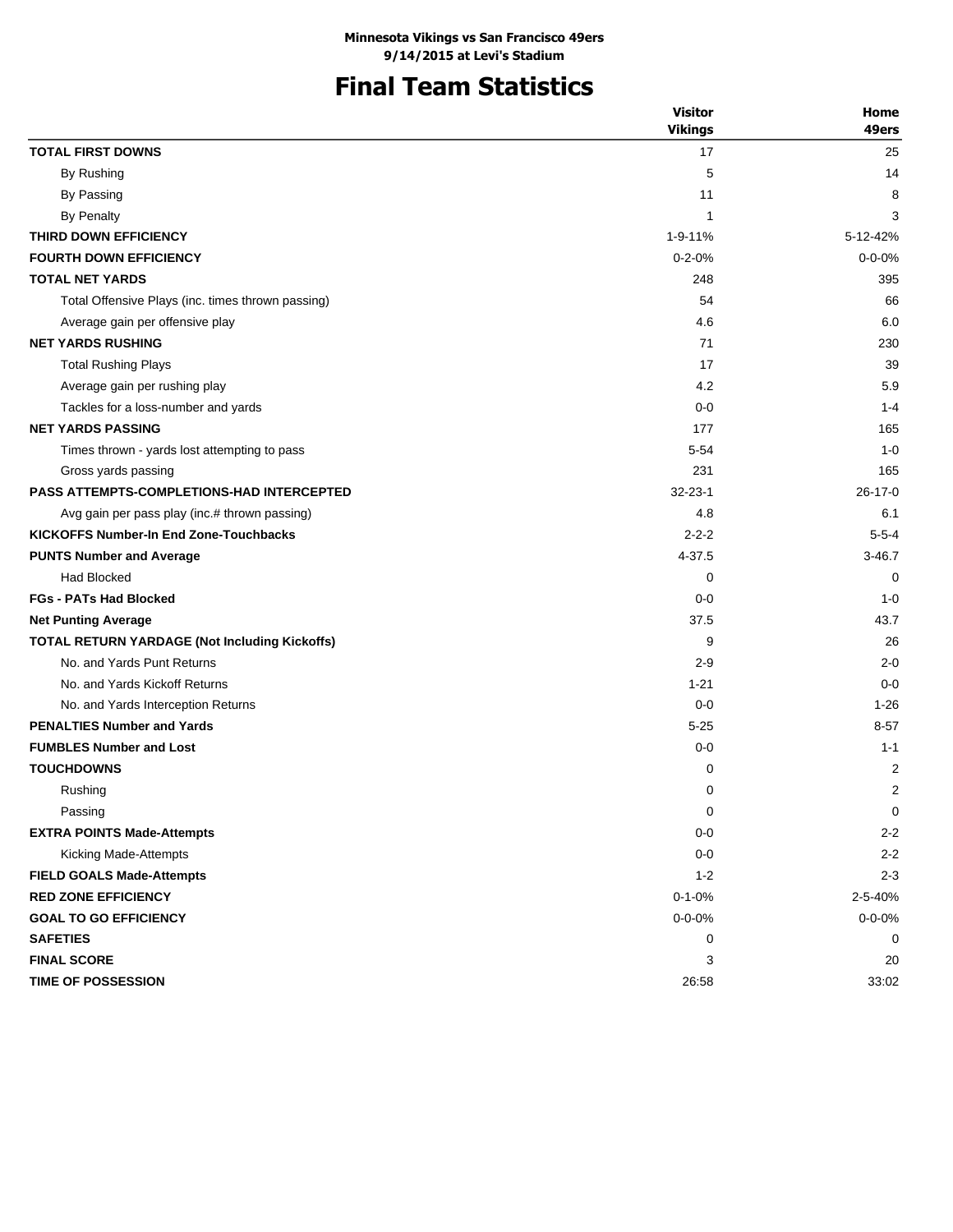# **Ball Possession And Drive Chart**

### **Minnesota Vikings**

| #  | Time<br>Recd | Time<br>Lost |      | <b>Time How Ball</b><br><b>Poss Obtained</b> | <b>Drive</b><br><b>Began</b> | #<br><b>Play</b> | Yds<br>Gain | Yds<br>Pen | Net<br>Yds | 1st<br>Down    | Last<br><b>Scrm</b> | <b>How Given</b><br>Up |
|----|--------------|--------------|------|----------------------------------------------|------------------------------|------------------|-------------|------------|------------|----------------|---------------------|------------------------|
|    | 9:19         | 8:57         | 0:22 | <b>Blocked FG</b>                            | SF 26                        | 4                | 0           | 0          | 0          | 0              | SF 26               | Missed FG              |
|    | 5:30         | 3:24         |      | 2:06 Punt                                    | <b>MIN 12</b>                | 3                | -9          | 0          | -9         | 0              | MIN 3               | Punt                   |
| 3  | 3:24         | 0:59         |      | 2:25 Muffed Punt                             | MIN 43                       | 5                | 28          |            | 28         |                | SF 31               | Downs                  |
| 4  | 14:45        | 10:26        |      | $4:19$ Punt                                  | <b>MIN 32</b>                | 6                | 19          | -5         | 14         | 2              | MIN 46              | Punt                   |
| 5  | 8:48         | 5:45         | 3:03 | Punt                                         | <b>MIN 18</b>                | 5                | 18          | 5          | 23         |                | MIN 41              | Punt                   |
| 6  | 0:47         | 0:00         |      | 0:47 Kickoff                                 | <b>MIN 20</b>                | 4                | 57          | 5          | 62         | 4              | SF 45               | End of Half            |
|    | 15:00        | 10:14        |      | 4:46 Kickoff                                 | <b>MIN 20</b>                | 8                | 28          | 0          | 28         | $\overline{2}$ | MIN 48              | Punt                   |
| 8  | 4:32         | 14:43        | 4:49 | Kickoff                                      | <b>MIN 15</b>                | 11               | 66          |            | 66         | 4              | $*$ SF 19           | Field Goal             |
| 9  | 9:30         | 8:22         |      | 1:08 Kickoff                                 | <b>MIN 20</b>                | 3                | 13          | 0          | 13         |                | MIN 33              | Interception           |
| 10 | 6:08         | 2:55         |      | 3:13 Kickoff                                 | <b>MIN 20</b>                | 7                | 28          | 0          | 28         | 2              | SF 38               | Downs                  |

### (274) Average MIN 27

|    | <b>San Francisco 49ers</b> |              |                                              |                       |                  |             |                   |            |             |                     |                        |
|----|----------------------------|--------------|----------------------------------------------|-----------------------|------------------|-------------|-------------------|------------|-------------|---------------------|------------------------|
| #  | Time<br>Recd               | Time<br>Lost | <b>Time How Ball</b><br><b>Poss Obtained</b> | <b>Drive</b><br>Began | #<br><b>Play</b> | Yds<br>Gain | Yds<br><b>Pen</b> | Net<br>Yds | 1st<br>Down | Last<br><b>Scrm</b> | <b>How Given</b><br>Up |
|    | 15:00                      | 9:19         | 5:41 Kickoff                                 | SF 20                 | 11               | 70          | 0                 | 70         | 5           | * MIN 10            | <b>Blocked FG</b>      |
|    | 8:57                       | 5:30         | 3:27 Missed FG                               | SF 34                 | 6                | 20          | -5                | 15         |             | SF 49               | Punt                   |
| 3  | 0:59                       | 14:45        | 1:14 Downs                                   | SF 29                 | 3                |             | -5                | -4         | 0           | SF 25               | Punt                   |
| 4  | 10:26                      | 8:48         | $1:38$ Punt                                  | SF 23                 | 4                | 20          | $-10$             | 10         |             | SF 33               | Punt                   |
| 5. | 5:45                       | 0:47         | 4:58 Punt                                    | SF <sub>7</sub>       | 11               | 93          | 0                 | 93         | 6           | * MIN 10            | Touchdown              |
| 6  | 10:14                      | 4:32         | 5:42 Punt                                    | SF 16                 | 14               | 63          | 10                | 73         | 5           | $*$ MIN 11          | Field Goal             |
|    | 14:43                      | 9:30         | 5:13 Kickoff                                 | SF 20                 | 10               | 90          | -10               | 80         | 5           | * MIN 17            | Touchdown              |
| 8  | 8:22                       | 6:08         | 2:14 Interception                            | MIN 30                | 5                | 23          | 0                 | 23         |             | $*$ MIN 7           | Field Goal             |
| 9  | 2:55                       | 0:00         | 2:55 Downs                                   | MIN 48                | 5                | 15          | 0                 | 15         |             | MIN 32              | End of Game            |

(271) Average SF 30

**\* inside opponent's 20 Time of Possession by Quarter Home Visitor Kickoff Drive No.-Start Average 1st 2nd 3rd 4th OT Total** 4:53 10:07 8:09 9:18 4:38 26:58 6:51 5:42 10:22 33:02 Vikings: 5 - MIN 19 49ers: 2 - SF 20 Minnesota Vikings San Francisco 49ers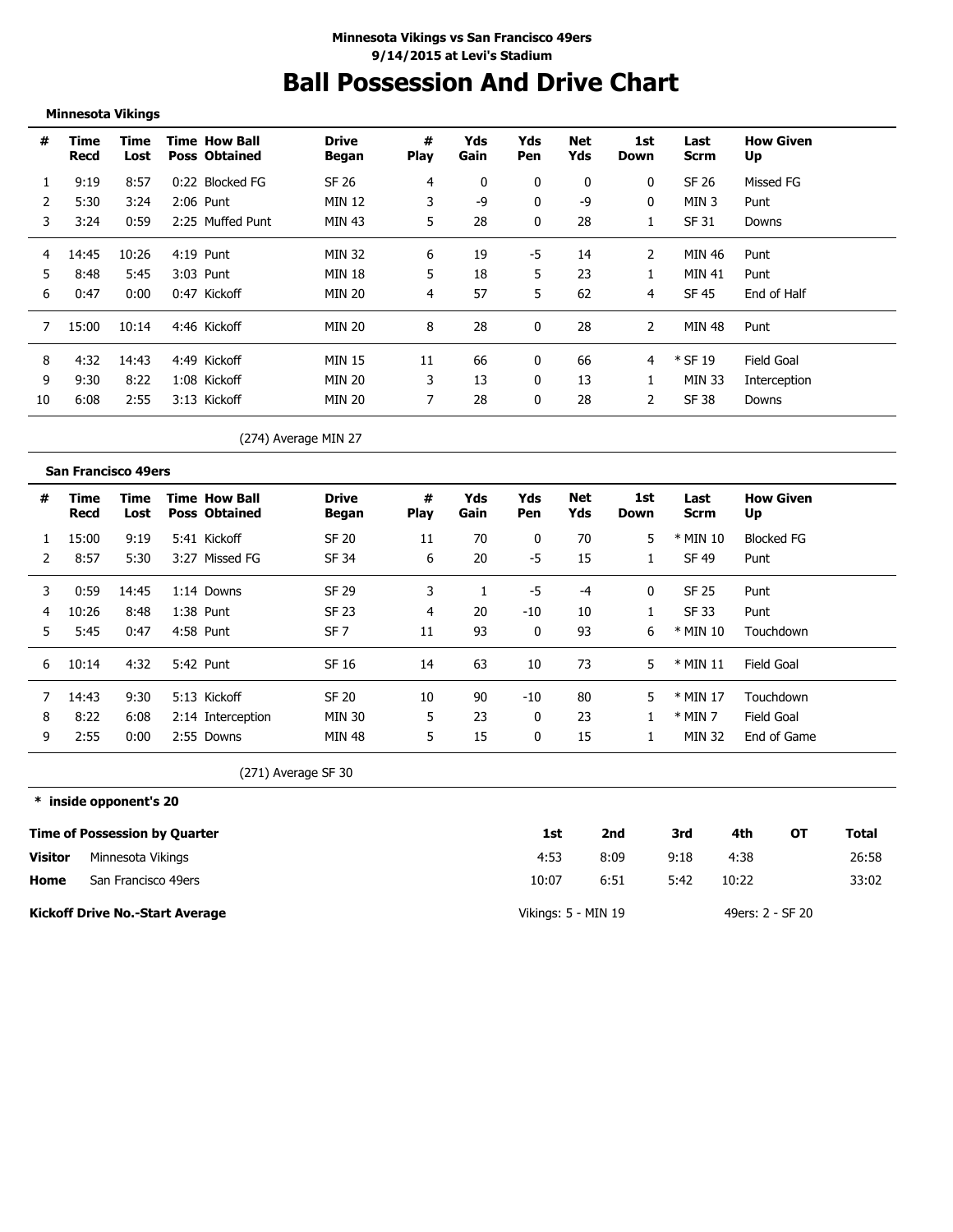# **Final Defensive Statistics**

| <b>Minnesota Vikings</b> |              |              |             |              | <b>Regular Defensive Plays</b> |            |   |             |           |    |           |            | <b>Special Teams</b> |    |           |              |            | <b>Misc</b>  |           |           |
|--------------------------|--------------|--------------|-------------|--------------|--------------------------------|------------|---|-------------|-----------|----|-----------|------------|----------------------|----|-----------|--------------|------------|--------------|-----------|-----------|
|                          | <b>TKL</b>   | AST          | <b>COMB</b> | SK           | <b>YDS</b>                     | <b>TFL</b> | Q | ΙN          | <b>PD</b> | FF | <b>FR</b> | <b>TKL</b> | <b>AST</b>           | FF | <b>FR</b> | <b>BL</b>    | <b>TKL</b> | <b>AST</b>   | <b>FF</b> | <b>FR</b> |
| A.Barr                   | 10           | 2            | 12          | 0            | 0                              |            |   | 0           |           |    | 0         | 0          | 0                    |    | 0         | 0            | 0          |              | 0         | 0         |
| H.Smith                  |              | 4            | 9           | 0            | 0                              | 0          | 0 | 0           | 0         | 0  | 0         | 0          | 0                    | 0  | 0         | 0            | 0          | 0            | 0         | 0         |
| G.Hodges                 |              | 3            | 8           | 0            | 0                              | 0          |   | 0           | 0         | 0  | 0         | 0          | 0                    | 0  | 0         | 0            | 0          | 0            | 0         | 0         |
| X.Rhodes                 |              | 0            | 7           | 0            | 0                              | 0          | 0 | 0           | 0         | 0  | 0         | 0          | 0                    | 0  | 0         | 0            | 0          | 0            | 0         | 0         |
| T.Newman                 | 7            | $\mathbf{0}$ | 7           | 0            | $\mathbf{0}$                   | 0          | 0 | $\mathbf 0$ | 0         | 0  | 0         | 0          | 0                    | 0  | 0         | $\mathbf{0}$ | 0          | $\mathbf{0}$ | 0         | 0         |
| E.Griffen                |              |              | 4           | 0.5          | $\mathbf{0}$                   | 0          |   | $\mathbf 0$ | 0         | 0  | 0         | 0          | 0                    | 0  | 0         | 0            | 0          | 0            | 0         | 0         |
| A.Sendejo                |              | 0            | 3           | 0            | 0                              | 0          | 0 | 0           | 0         | 0  | 0         | 0          | 0                    | 0  | 0         |              | 0          | 0            | 0         | 0         |
| R.Blanton                |              | 0            | 3           | 0            | 0                              | 0          | 0 | 0           | 0         | 0  | 0         | 0          | 0                    | 0  | 0         | 0            | 0          | 0            | 0         | 0         |
| L.Joseph                 | 2            |              | 3           | $\mathbf{0}$ | $\mathbf{0}$                   | 0          | 0 | $\mathbf 0$ | 0         | 0  | 0         | 0          | 0                    | 0  | 0         | 0            | 0          | $\mathbf{0}$ | 0         | 0         |
| <b>B.Robison</b>         |              | 0            | 2           | 0            | 0                              | 0          | C | 0           | 0         | 0  | 0         | 0          | 0                    | 0  | 0         | 0            | 0          | 0            | 0         | 0         |
| C.Greenway               |              |              | 2           | 0.5          | 0                              | 0          |   | 0           | 0         | 0  | 0         | 0          | 0                    |    | 0         | 0            | 0          | 0            | 0         | 0         |
| T.Johnson                |              |              | 2           | $\mathbf{0}$ | 0                              | 0          | 0 | 0           | 0         | 0  | 0         | 0          | 0                    | 0  | 0         | 0            | 0          | 0            | 0         | 0         |
| C.Munnerlyn              |              | 0            |             | $\mathbf{0}$ | $\mathbf{0}$                   | 0          | 0 | $\mathbf 0$ | 0         | 0  | 0         | 0          | 0                    | 0  | 0         | 0            | 0          | $\mathbf{0}$ | 0         | 0         |
| E.Kendricks              |              | 0            |             | 0            | 0                              | 0          | 0 | 0           | 0         | 0  | 0         | 0          | 0                    | 0  | 0         | 0            | 0          | 0            | 0         | 0         |
| D.Hunter                 |              | 0            |             | 0            | 0                              | 0          |   | 0           | 0         | 0  | 0         | 0          | 0                    |    | 0         | 0            | 0          | 0            | 0         | 0         |
| S.Crichton               | 0            |              |             | 0            | 0                              | 0          | 0 | 0           | 0         | 0  | 0         | 0          | 0                    | 0  | 0         | 0            | 0          | 0            | 0         | 0         |
| A.Cole                   | <sup>0</sup> | 0            | 0           | 0            | 0                              | 0          | 0 | 0           | 0         | 0  | 0         | 0          | 0                    | 0  |           | 0            | 0          | 0            | 0         | 0         |
| J.Wright                 |              | 0            | 0           | 0            | 0                              | 0          | 0 | 0           | 0         | 0  | 0         | 0          | 0                    |    | 0         | 0            |            | 0            | 0         | 0         |
| Total                    | 52           | 14           | 66          | 1            | 0                              |            |   |             |           | O  | 0         | 0          | 0                    | Ω  |           | 1            | 1          | п            |           | O         |

### **TKL = Tackle AST = Assist COMB = Combined QH=QB Hit IN = Interception PD = Pass Defense FF = Forced Fumble FR = Fumble Recovery**

| <b>San Francisco 49ers</b> |                |            |                |              | <b>Regular Defensive Plays</b> |        |   |              |              |           |           |              | <b>Special Teams</b> |     |           |              |            | <b>Misc</b>  |           |           |
|----------------------------|----------------|------------|----------------|--------------|--------------------------------|--------|---|--------------|--------------|-----------|-----------|--------------|----------------------|-----|-----------|--------------|------------|--------------|-----------|-----------|
|                            | <b>TKL</b>     | <b>AST</b> | <b>COMB</b>    | SK           | YDS                            | TFL QH |   | ΙN           | <b>PD</b>    | <b>FF</b> | <b>FR</b> | <b>TKL</b>   | <b>AST</b>           | FF. | <b>FR</b> | <b>BL</b>    | <b>TKL</b> | <b>AST</b>   | <b>FF</b> | <b>FR</b> |
| A.Bethea                   |                |            | 8              |              | 10                             |        |   |              |              | 0         | 0         | 0            | 0                    | 0   | 0         | 0            | C          |              |           | 0         |
| N.Bowman                   |                | 0          |                |              | 6                              |        |   | 0            | 0            | 0         | 0         | 0            | 0                    | 0   | 0         | 0            | 0          | 0            |           | 0         |
| J.Tartt                    | 4              | 0          | 4              |              | 14                             |        |   | 0            | 0            | 0         | 0         | 0            | 0                    | 0   | 0         | 0            | 0          | 0            | 0         | 0         |
| K.Acker                    | 3              |            | 4              | 0            | 0                              | 0      | 0 | 0            | 0            | 0         | 0         | 0            | 0                    | 0   | 0         | 0            | 0          | 0            | 0         | 0         |
| A.Lynch                    | 3              | 0          | 3              | 1            | 14                             | 2      | 2 | 0            |              | 0         | 0         | 0            | 0                    | 0   | 0         | 0            | 0          | 0            | 0         | 0         |
| M.Wilhoite                 |                | 0          | 3              | 0            | 0                              | 0      | 0 | 0            | 0            | 0         | 0         | 0            | 0                    | 0   | 0         | 0            | ŋ          | 0            |           | 0         |
| E.Reid                     |                | 0          | 3              | 0            | 0                              |        | 0 | 0            | 0            | 0         | 0         | 0            | 0                    | 0   | 0         | 0            | C          | 0            |           |           |
| I.Williams                 | 2              | 1          | 3              | 0            | 0                              | 0      | 0 | 0            | 0            | 0         | 0         | 0            | 0                    | 0   | 0         | 0            | 0          | 0            | 0         | 0         |
| A.Brooks                   | $\overline{2}$ | 0          | $\overline{2}$ | $\mathbf{0}$ | $\mathbf{0}$                   | 0      |   | $\mathbf{0}$ | $\mathbf{0}$ | 0         | 0         | $\mathbf{0}$ | 0                    | 0   | 0         | $\mathbf{0}$ | 0          | $\mathbf{0}$ | 0         | 0         |
| T.Brock                    |                | 0          | 2              | 0            | 0                              | 0      | 0 |              | 2            | 0         | 0         | $\Omega$     | 0                    | 0   | 0         | 0            | 0          | 0            | 0         | 0         |
| D.Johnson                  |                | 0          |                | 0            | 0                              | 0      | 0 | 0            | 0            | 0         | 0         | 0            | 0                    | 0   | 0         | 0            | 0          | 0            | 0         | 0         |
| Q.Dial                     |                |            | 2              | 0            | 0                              | 0      | 0 | 0            | 0            | 0         | 0         | 0            | 0                    | 0   | 0         | 0            | 0          | 0            | 0         | 0         |
| C.Carradine                |                | 0          |                | 1            | 10                             |        |   | 0            | 0            | 0         | 0         | 0            | 0                    | 0   | 0         | 0            | 0          | 0            | 0         | 0         |
| G.Dorsey                   |                | 0          |                | 0            | 0                              |        |   | 0            | 0            | 0         | 0         | 0            | 0                    | 0   | 0         | 0            | ŋ          | 0            |           | 0         |
| V.McDonald                 |                | 0          | 0              | 0            | 0                              |        | 0 | 0            | 0            | 0         | 0         |              | 0                    | 0   | 0         | 0            | 0          | 0            | 0         | 0         |
| J.Hayne                    | 0              | 0          | 0              | 0            | 0                              | 0      | 0 | 0            | 0            | 0         | 0         |              | 0                    | 0   | 0         | 0            | 0          | 0            | 0         | 0         |
| <b>B.Miller</b>            | 0              | 0          | $\mathbf{0}$   | 0            | 0                              | 0      | 0 | $\mathbf{0}$ | $\mathbf{0}$ | 0         | 0         |              | 0                    | 0   | $\Omega$  | 0            | 0          | 0            | 0         | 0         |
| L.McCray                   |                | 0          | 0              | 0            | 0                              | 0      | 0 | 0            | 0            | 0         | 0         |              | 0                    | 0   | 0         | 0            | ŋ          | 0            |           | 0         |
| J.Ward                     |                |            | $\Omega$       | 0            | 0                              |        | 0 |              | 0            |           | 0         |              | 0                    | 0   |           | 0            | U          |              |           |           |
| <b>Total</b>               | 41             | 4          | 45             | 5            | 54                             | 6      | 8 |              | 4            | 0         | 0         | 5            | 0                    | 0   | 0         | 0            | 0          | 0            | n         | 0         |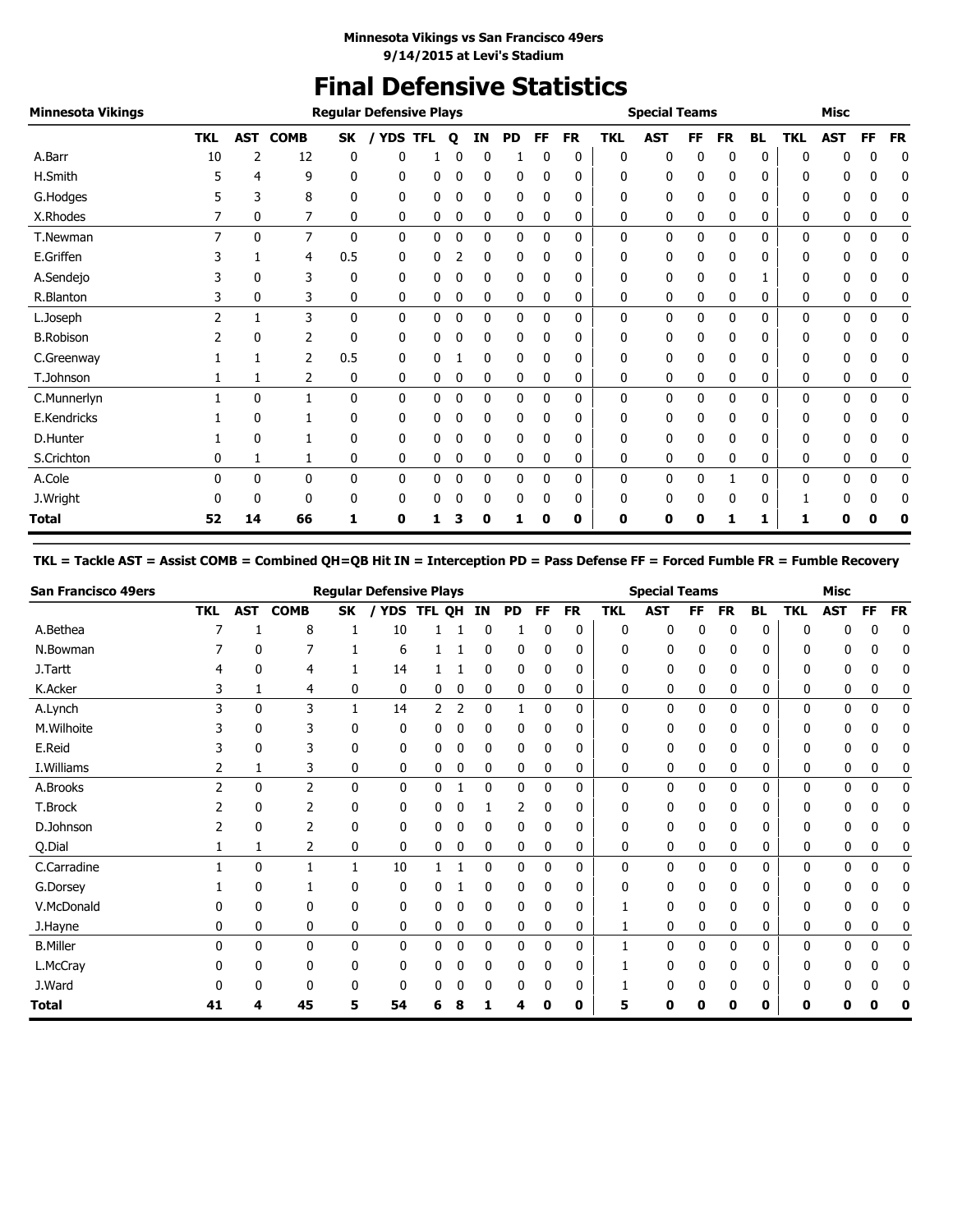## **First Half Summary**

| Team    | <b>Otr</b> | Time Play Description (Extra Point) (Drive Info) |                 |                    | Visitor | Home |
|---------|------------|--------------------------------------------------|-----------------|--------------------|---------|------|
|         |            |                                                  | . Scoring Plavs |                    |         |      |
| 49ers   |            | $0 \t7 = 7$                                      | 49ers           | 16:58              |         |      |
| Vikings |            | $0 \ 0 = 0$                                      | Vikings         | 13:02              |         |      |
|         |            | PERIOD SCORES                                    |                 | TIME OF POSSESSION |         |      |
|         |            |                                                  |                 |                    |         |      |

| 0:47 C.Hyde 10 yd. run (P.Dawson kick) (11-93, 4:58)<br>49ers<br>2 |                   | 0<br>7              |
|--------------------------------------------------------------------|-------------------|---------------------|
|                                                                    | Minnesota Vikings | San Francisco 49ers |
| TOTAL FIRST DOWNS                                                  | 8                 | 13                  |
| First Downs Rushing-Passing-by Penalty                             | $2 - 5 - 1$       | $8 - 4 - 1$         |
| <b>THIRD DOWN EFFICIENCY</b>                                       | $0 - 5 - 0%$      | 1-5-20%             |
| <b>TOTAL NET YARDS</b>                                             | 113               | 204                 |
| <b>Total Offensive Plays</b>                                       | 26                | 34                  |
| <b>NET YARDS RUSHING</b>                                           | 43                | 126                 |
| <b>NET YARDS PASSING</b>                                           | 70                | 78                  |
| Gross Yards Passing                                                | 94                | 78                  |
| Times thrown-yards lost attempting to pass                         | $2 - 24$          | $0 - 0$             |
| Pass Attempts-Completions-Had Intercepted                          | $15 - 9 - 0$      | $14 - 9 - 0$        |
| <b>Punts-Number and Average</b>                                    | $3 - 38$          | $3 - 46.7$          |
| <b>Penalties-Number and Yards</b>                                  | $3 - 15$          | $7 - 47$            |
| <b>Fumbles-Number and Lost</b>                                     | $0 - 0$           | $1 - 1$             |
| <b>Red Zone Efficiency</b>                                         | $0 - 0 - 0%$      | 1-2-50%             |
| <b>Average Drive Start</b>                                         | <b>MIN 33</b>     | <b>SF 23</b>        |
|                                                                    |                   |                     |

|                       | <b>Minnesota Vikings</b> |            |                         |                                |              |    |                |      |             |             |                    |             |                       |              |            |                      | <b>San Francisco 49ers</b>  |              |                |            |             |              |             |
|-----------------------|--------------------------|------------|-------------------------|--------------------------------|--------------|----|----------------|------|-------------|-------------|--------------------|-------------|-----------------------|--------------|------------|----------------------|-----------------------------|--------------|----------------|------------|-------------|--------------|-------------|
| <b>RUSHING</b>        |                          |            | <b>ATT</b>              | <b>YDS</b>                     | <b>AVG</b>   |    | LG             |      | <b>TD</b>   |             | <b>RUSHING</b>     |             |                       |              |            |                      | <b>ATT</b>                  | <b>YDS</b>   |                | <b>AVG</b> |             | LG           | <b>TD</b>   |
| J.McKinnon            |                          |            | 3                       | 20                             | 6.7          |    | 15             |      | 0           |             | C.Hyde             |             |                       |              |            |                      | 12                          |              | 83             | 6.9        |             | 12           | 1           |
| A.Peterson            |                          |            | 4                       | 14                             | 3.5          |    | 7              |      | 0           |             | C.Kaepernick       |             |                       |              |            |                      | 4                           |              | 31             | 7.8        |             | 12           | 0           |
| T.Bridgewater         |                          |            | 1                       | 5                              | 5.0          |    | 5              |      | 0           |             | R.Bush             |             |                       |              |            |                      | 2                           |              | 8              | 4.0        |             | 8            | 0           |
| M.Asiata              |                          |            | 1                       | $\overline{4}$                 | 4.0          |    | $\overline{4}$ |      | 0           |             | J.Hayne            |             |                       |              |            |                      |                             | 2            | $\overline{4}$ | 2.0        |             | 3            | 0           |
| Total                 |                          |            | 9                       | 43                             | 4.8          |    | 15             |      | 0           |             | Total              |             |                       |              |            |                      | 20                          | 126          |                | 6.3        |             | 12           | 1           |
| <b>PASSING</b>        | <b>ATT</b>               | <b>CMP</b> | <b>YDS</b>              | SK/YD                          | TD           |    | LG IN          |      | <b>RT</b>   |             | <b>PASSING</b>     |             |                       |              | <b>ATT</b> | <b>CMP</b>           | <b>YDS</b>                  | <b>SK/YD</b> |                | TD         | LG IN       |              | <b>RT</b>   |
| T.Bridgewater         | 15                       | 9          | 94                      | 2/24                           | 0            | 27 | $\mathbf{0}$   | 78.2 |             |             | C.Kaepernick       |             |                       |              | 14         | 9                    | 78                          |              | 0/0            | 0          | 20          | $\mathbf{0}$ | 78.9        |
| Total                 | 15                       | 9          | 94                      | 2/24                           | $\mathbf{0}$ | 27 | 0              | 78.2 |             |             | Total              |             |                       |              | 14         | 9                    | 78                          |              | 0/0            | 0          | 20          | $\mathbf{0}$ | 78.9        |
| <b>PASS RECEIVING</b> |                          | <b>TAR</b> | <b>REC</b>              | <b>YDS</b>                     | <b>AVG</b>   |    | LG             |      | TD          |             |                    |             | <b>PASS RECEIVING</b> |              |            | <b>TAR</b>           | <b>REC</b>                  | <b>YDS</b>   |                | <b>AVG</b> |             | LG           | <b>TD</b>   |
| M.Wallace             |                          | 4          | 3                       | 45                             | 15.0         |    | 19             |      | 0           |             | G.Celek            |             |                       |              |            | 2                    | 2                           |              | 35             | 17.5       |             | 20           | 0           |
| A.Peterson            |                          | 2          | 2                       | 19                             | 9.5          |    | 17             |      | 0           |             | A.Boldin           |             |                       |              |            | 2                    | 2                           |              | 12             | 6.0        |             | 8            | 0           |
| J.Wright              |                          | 3          | 1                       | 27                             | 27.0         |    | 27             |      | 0           |             | <b>B.Ellington</b> |             |                       |              |            | 2                    | 2                           |              | 5              | 2.5        |             | 4            | 0           |
| R.Ellison             |                          | 2          | 1                       | 3                              | 3.0          |    | 3              |      | 0           |             | T.Smith            |             |                       |              |            | 1                    | $\mathbf{1}$                |              | 11             | 11.0       |             | 11           | 0           |
| K.Rudolph             |                          | 2          | 1                       | $\overline{2}$                 | 2.0          |    | 2              |      | 0           |             | V.Davis            |             |                       |              |            | 4                    | 1                           |              | 8              | 8.0        |             | 8            | 0           |
| J.McKinnon            |                          | 1          | 1                       | $-2$                           | $-2.0$       |    | $-2$           |      | 0           |             | J.Hayne            |             |                       |              |            |                      | 1                           |              | 7              | 7.0        |             | 7            | 0           |
| C.Johnson             |                          | 1          | $\mathbf{0}$            | $\mathbf{0}$                   | 0.0          |    | $\mathbf{0}$   |      | 0           |             | R.Bush             |             |                       |              |            |                      | $\mathbf{0}$                |              | $\Omega$       | 0.0        |             | 0            | 0           |
|                       |                          |            |                         |                                |              |    |                |      |             |             | O.Patton           |             |                       |              |            | 1                    | $\mathbf{0}$                |              | $\mathbf{0}$   | 0.0        |             | 0            | 0           |
| Total                 |                          | 15         | 9                       | 94                             | 10.4         |    | 27             |      | 0           |             | Total              |             |                       |              |            | 14                   | 9                           |              | 78             | 8.7        |             | 20           | 0           |
| Minnesota Vikings     |                          |            |                         | <b>Regular Defensive Plays</b> |              |    |                |      |             |             |                    |             |                       |              |            | <b>Special Teams</b> |                             |              |                |            | <b>Misc</b> |              |             |
|                       | <b>TKL</b>               |            | <b>AST COMB</b>         |                                | SK           |    | / YDS TFL      | Q    |             | ΙN          | PD                 | <b>FF</b>   | <b>FR</b>             | <b>TKL</b>   | <b>AST</b> | <b>FF</b>            | <b>FR</b>                   | <b>BL</b>    | <b>TKL</b>     |            | <b>AST</b>  | <b>FF</b>    | <b>FR</b>   |
| A.Barr                |                          | 5          | 2                       | 7                              | 0            |    | 0              | 0    | 0           | $\mathbf 0$ | 0                  | 0           | 0                     | $\mathbf{0}$ |            | 0                    | 0<br>0                      | 0            |                | 0          | 0           | $\mathbf 0$  | 0           |
| T.Newman              |                          | 5          | 0                       | 5                              | 0            |    | 0              | 0    | $\mathbf 0$ | 0           | 0                  | $\mathbf 0$ | $\mathbf{0}$          | 0            |            | 0                    | $\mathbf 0$<br>0            | 0            |                | 0          | 0           | 0            | 0           |
| H.Smith               |                          | 3          | $\overline{2}$          | 5                              | 0            |    | 0              | 0    | 0           | 0           | 0                  | 0           | 0                     | $\mathbf{0}$ |            | 0                    | $\mathbf 0$<br>$\mathbf{0}$ | 0            |                | 0          | 0           | $\mathbf 0$  | 0           |
| G.Hodges              |                          | 2          | 3                       | 5                              | 0            |    | 0              | 0    | 0           | 0           | 0                  | 0           | 0                     | 0            |            | 0                    | 0<br>0                      | 0            |                | 0          | 0           | 0            | 0           |
| Total                 |                          | 15         | $\overline{\mathbf{z}}$ | 22                             | $\mathbf 0$  |    | 0              | 0    | 0           | 0           | $\mathbf 0$        | 0           | 0                     | $\mathbf 0$  |            | $\mathbf 0$          | $\bf{0}$<br>0               | O            |                | 0          | $\mathbf 0$ | 0            | $\mathbf 0$ |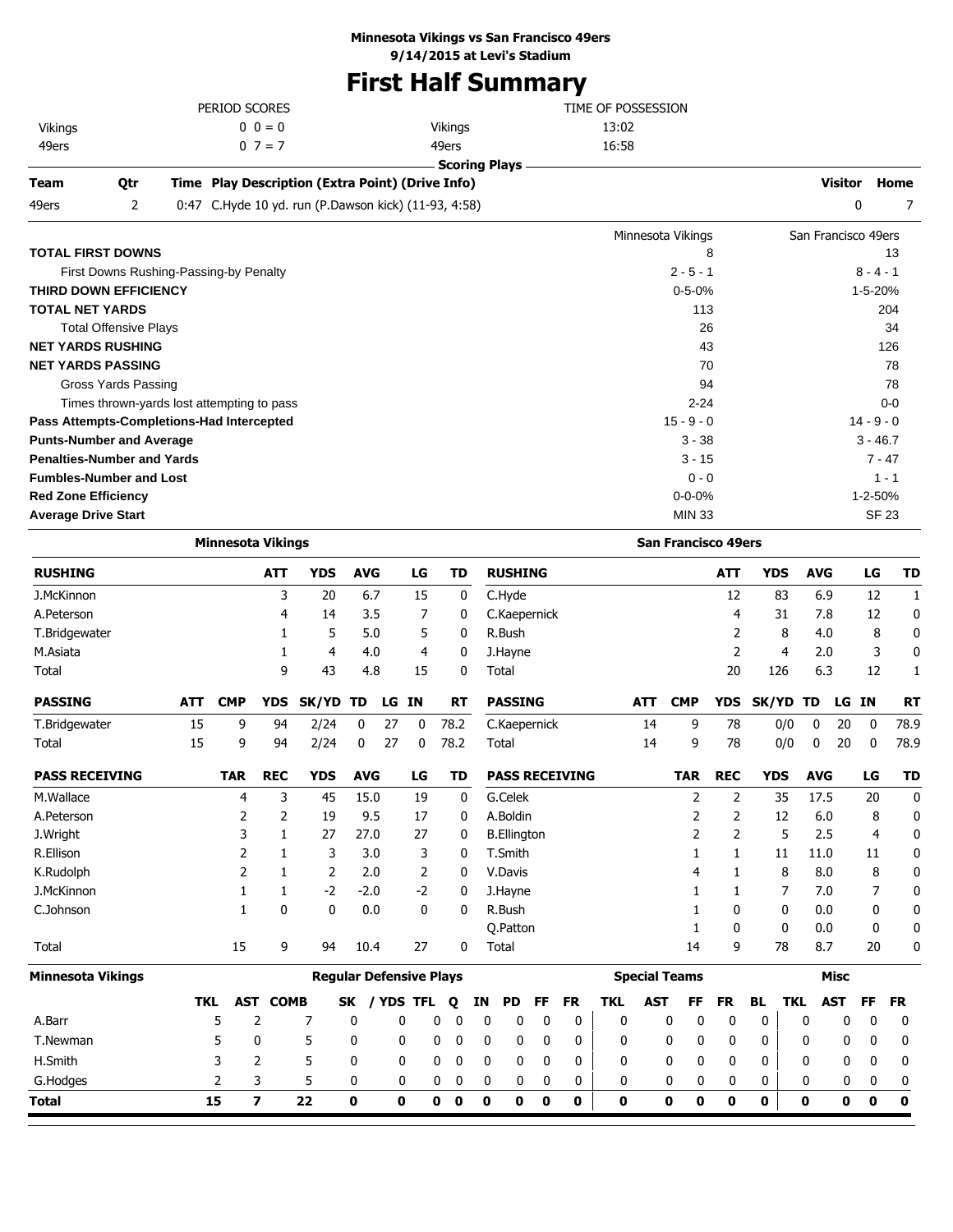# **First Half Summary**

| <b>San Francisco 49ers</b> |     |            |             |           | <b>Regular Defensive Plays</b> |   |   |          |    |    |           |     | <b>Special Teams</b> |     |           |              |     | Misc |              |
|----------------------------|-----|------------|-------------|-----------|--------------------------------|---|---|----------|----|----|-----------|-----|----------------------|-----|-----------|--------------|-----|------|--------------|
|                            | TKL | <b>AST</b> | <b>COMB</b> | <b>SK</b> | / YDS TFL QH IN                |   |   |          | PD | FF | <b>FR</b> | TKL | <b>AST</b>           | FF. | <b>FR</b> | BL           | TKL | AST  | FF FR        |
| N.Bowman                   |     |            |             |           |                                | υ |   |          |    |    |           |     |                      |     |           |              |     |      | 0            |
| J.Tartt                    |     |            |             |           | 14                             |   |   |          |    |    |           | 0   |                      |     |           | 0            | 0   | 0    | $\mathbf{0}$ |
| A.Bethea                   |     |            |             |           |                                | U |   |          |    |    |           | 0   |                      |     |           |              | 0   | 0    | $\mathbf{0}$ |
| A.Brooks                   |     |            |             |           |                                | U | 0 | $\Omega$ |    |    | 0         | 0   | 0                    |     |           | $\mathbf{0}$ | 0   | 0    | $\mathbf{0}$ |
| <b>Total</b>               | 10  |            |             |           |                                |   |   |          |    |    | $\bf o$   | 0   |                      | 0   |           |              |     | o    | 0            |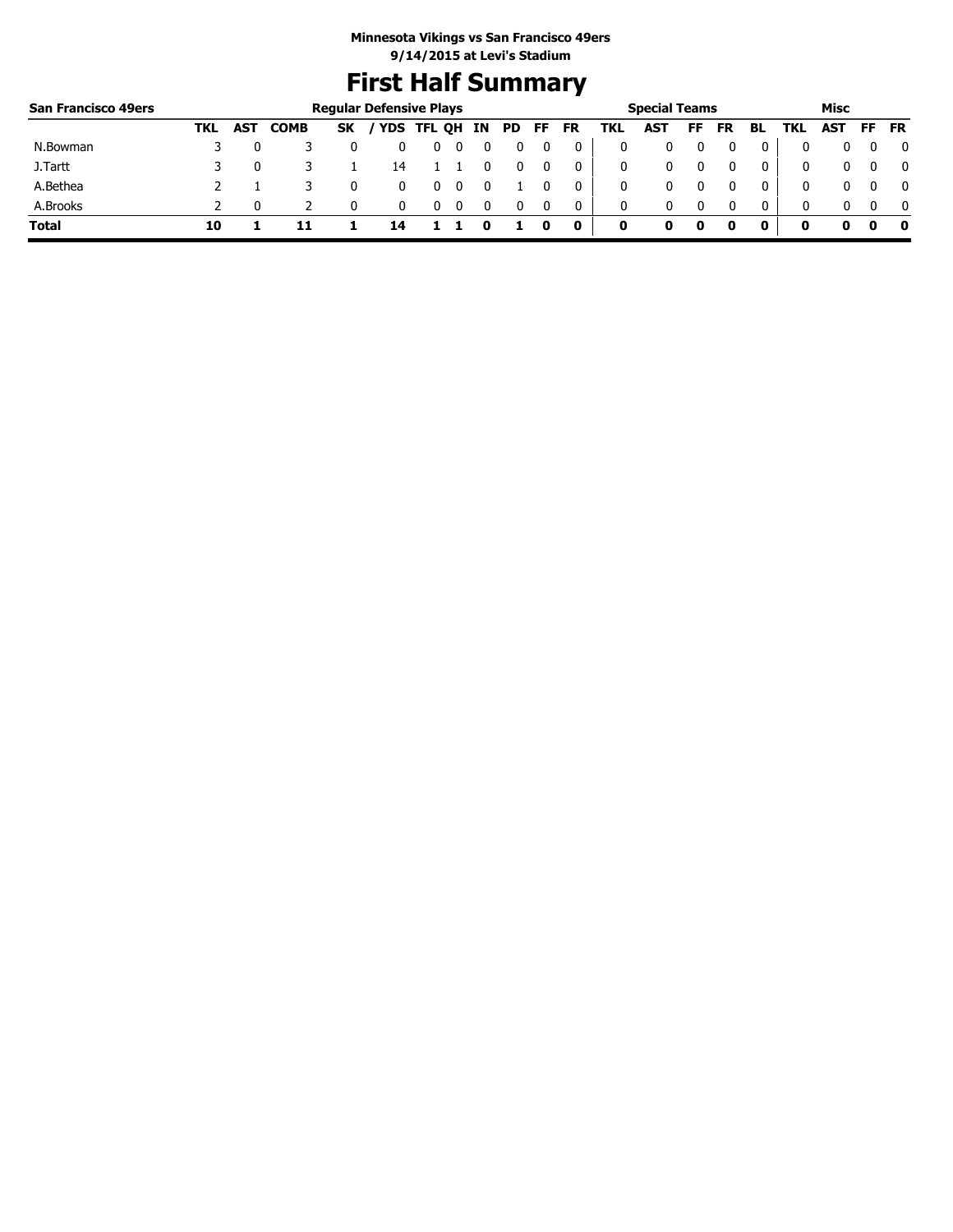### **Play By Play Play Play Play Play By Play Play By Play Play By Play Play Play Play Play Play Play Play Play Play Play Play Play Play Play Play Play Play Play Play Play**

MIN wins the coin toss and elects to defer. SF elects to Receive, and MIN elects to defend the north goal.

B.Walsh kicks 65 yards from MIN 35 to end zone, Touchback.

### **San Francisco 49ers at 15:00**

| 1-10-SF 20                       | (15:00) (Shotgun) C.Hyde left end to SF 29 for 9 yards (X.Rhodes, G.Hodges).                                                                                                                |                |
|----------------------------------|---------------------------------------------------------------------------------------------------------------------------------------------------------------------------------------------|----------------|
| 2-1-SF 29                        | (14:24) (Shotgun) C.Hyde left tackle to SF 37 for 8 yards (X.Rhodes, A.Barr).                                                                                                               | R <sub>1</sub> |
| $1-10-SF$ 37                     | (13:49) C. Kaepernick pass short right to T. Smith to SF 48 for 11 yards (T. Newman). Caught at SF 48. 0-yds YAC                                                                            | P <sub>2</sub> |
| 1-10-SF 48                       | (13:05) (Shotgun) R.Bush right end pushed ob at MIN 44 for 8 yards (T.Newman).                                                                                                              |                |
| 2-2-MIN 44                       | (12:32) (Shotgun) C.Hyde left guard to MIN 36 for 8 yards (G.Hodges, A.Barr).                                                                                                               | R <sub>3</sub> |
| 1-10-MIN 36                      | (12:02) (Shotgun) C.Hyde left end to MIN 33 for 3 yards (A.Barr).                                                                                                                           |                |
| 2-7-MIN 33                       | $(11:20)$ (Shotgun) C. Kaepernick pass incomplete short left to A. Boldin.                                                                                                                  |                |
|                                  | PENALTY on MIN-X.Rhodes, Defensive Holding, 5 yards, enforced at MIN 33 - No Play.                                                                                                          | X4             |
| 1-10-MIN 28                      | (11:15) C. Kaepernick pass short middle to G. Celek to MIN 13 for 15 yards (H. Smith). Caught at MIN 17. 4-yds YAC                                                                          | P <sub>5</sub> |
| 1-10-MIN 13                      | (10:40) (Shotgun) C.Hyde left tackle to MIN 3 for 10 yards (C.Greenway).                                                                                                                    |                |
|                                  | PENALTY on SF-M.Martin, Offensive Holding, 10 yards, enforced at MIN 13 - No Play.                                                                                                          |                |
| 1-20-MIN 23                      | (10:07) (Shotgun) C.Kaepernick scrambles left end to MIN 15 for 8 yards (C.Munnerlyn). MIN-S.Floyd was injured during the play.                                                             |                |
| 2-12-MIN 15                      | (9:38) (Shotgun) C.Kaepernick pass incomplete short left to V.Davis.                                                                                                                        |                |
| 3-12-MIN 15                      | (9:34) (Shotgun) PENALTY on MIN-E.Griffen, Neutral Zone Infraction, 5 yards, enforced at MIN 15 - No Play.                                                                                  |                |
| 3-7-MIN 10                       | (9:34) (Shotgun) C.Kaepernick pass incomplete short left to R.Bush [E.Griffen].                                                                                                             |                |
| 4-7-MIN 10                       | (9:30) P.Dawson 28 yard field goal is BLOCKED (A.Sendejo), Center-K.Nelson, Holder-B.Pinion, RECOVERED by MIN-M.Sherels at MIN 30.<br>M.Sherels to SF 26 for 44 yards (V.McDonald).         |                |
| <b>Minnesota Vikings at 9:19</b> |                                                                                                                                                                                             |                |
| $1-10-SF$ 26                     | (9:19) (Shotgun) T.Bridgewater pass incomplete short right to J.Wright.                                                                                                                     |                |
| 2-10-SF 26                       | (9:13) (Shotgun) T.Bridgewater pass incomplete deep left to C.Johnson (T.Brock).                                                                                                            |                |
| $3-10-SF$ 26                     | (9:07) (Shotgun) T.Bridgewater pass incomplete deep left to J.Wright [A.Lynch].                                                                                                             |                |
| 4-10-SF 26                       | (9:02) B. Walsh 44 yard field goal is No Good, Wide Right, Center-K. McDermott, Holder-J. Locke.                                                                                            |                |
| San Francisco 49ers at 8:57      |                                                                                                                                                                                             |                |
| $1-10-SF34$                      | (8:57) C. Kaepernick pass incomplete deep left to V. Davis.                                                                                                                                 |                |
| 2-10-SF 34                       | (8:50) (Shotgun) C.Kaepernick pass short left to B.Ellington pushed ob at SF 38 for 4 yards (X.Rhodes). Caught at SF 32. 6-yds YAC                                                          | R <sub>6</sub> |
| $3-6-SF38$                       | (8.24) (Shotgun) C.Kaepernick scrambles left end to SF 45 for 7 yards (A.Barr, H.Smith).                                                                                                    |                |
| $1-10-SF$ 45<br>$2 - 5 - 50$     | (7:58) (Shotgun) C.Hyde right tackle to 50 for 5 yards (E.Griffen, L.Joseph).<br>(7:31) (No Huddle, Shotgun) C. Kaepernick left end to MIN 46 for 4 yards (H. Smith).                       |                |
|                                  |                                                                                                                                                                                             |                |
| $3-1-MIN$ 46<br>4-1-MIN 46       | (6:48) (Shotgun) R.Bush up the middle to MIN 46 for no gain (A.Barr). SF-R.Bush was injured during the play.                                                                                |                |
| 4-6-SF 49                        | (5:45) (Run formation) PENALTY on SF-A.Boone, False Start, 5 yards, enforced at MIN 46 - No Play.<br>(5:37) B. Pinion punts 39 yards to MIN 12, Center-K. Nelson, fair catch by M. Sherels. |                |
| <b>Minnesota Vikings at 5:30</b> |                                                                                                                                                                                             |                |
| 1-10-MIN 12                      | (5:30) A.Peterson left guard to MIN 16 for 4 yards (A.Bethea).                                                                                                                              |                |
| 2-6-MIN 16                       | $(4:58)$ (Shotgun) A. Peterson up the middle to MIN 17 for 1 yard (M. Wilhoite).                                                                                                            |                |
| 3-5-MIN 17                       | (4:15) (Shotgun) T.Bridgewater sacked at MIN 3 for -14 yards (J.Tartt).                                                                                                                     |                |
| 4-19-MIN 3                       | (3:33) J.Locke punts 39 yards to MIN 42, Center-K.McDermott. J.Hayne MUFFS catch, touched at MIN 42, RECOVERED by MIN-A.Cole at                                                             |                |
| <b>Minnesota Vikings at 3:24</b> | MIN 43. A.Cole to MIN 43 for no gain (J.Hayne). 1-yd of loose ball yardage.                                                                                                                 |                |
| 1-10-MIN 43                      | (3:24) T.Bridgewater pass deep left to M.Wallace to SF 38 for 19 yards (K.Acker). Caught at SF 39. 1-yd YAC                                                                                 | P <sub>1</sub> |
| $1-10-SF$ 38                     | (2:45) (Shotgun) T.Bridgewater pass incomplete short left to K.Rudolph.                                                                                                                     |                |
| 2-10-SF 38                       | (2:39) A. Peterson right guard to SF 36 for 2 yards (N. Bowman).                                                                                                                            |                |
| $3-8-SF$ 36                      | $(2.00)$ (Shotgun) T.Bridgewater scrambles up the middle to SF 31 for 5 yards.                                                                                                              |                |
| 4-3-SF 31                        | (1:17) (Shotgun) T.Bridgewater pass short left to K.Rudolph to SF 29 for 2 yards (A.Bethea). SF-J.Tartt was injured during the play. His return is<br>Probable. Caught at SF 31. 2-yds YAC  |                |
| San Francisco 49ers at 0:59      |                                                                                                                                                                                             |                |
| 1-10-SF 29                       | (:59) (Shotgun) C.Hyde up the middle to SF 29 for no gain (T.Newman, S.Crichton).                                                                                                           |                |
| 2-10-SF 29                       | (:28) (Shotgun) C.Kaepernick pass short left to B.Ellington to SF 30 for 1 yard (A.Barr).                                                                                                   |                |
|                                  | Penalty on SF-B.Ellington, Illegal Formation, declined. Caught at SF 27. 3-yds YAC                                                                                                          |                |
| 3-9-SF 30                        | (:05) (Shotgun) PENALTY on SF-M.Martin, False Start, 5 yards, enforced at SF 30 - No Play.                                                                                                  |                |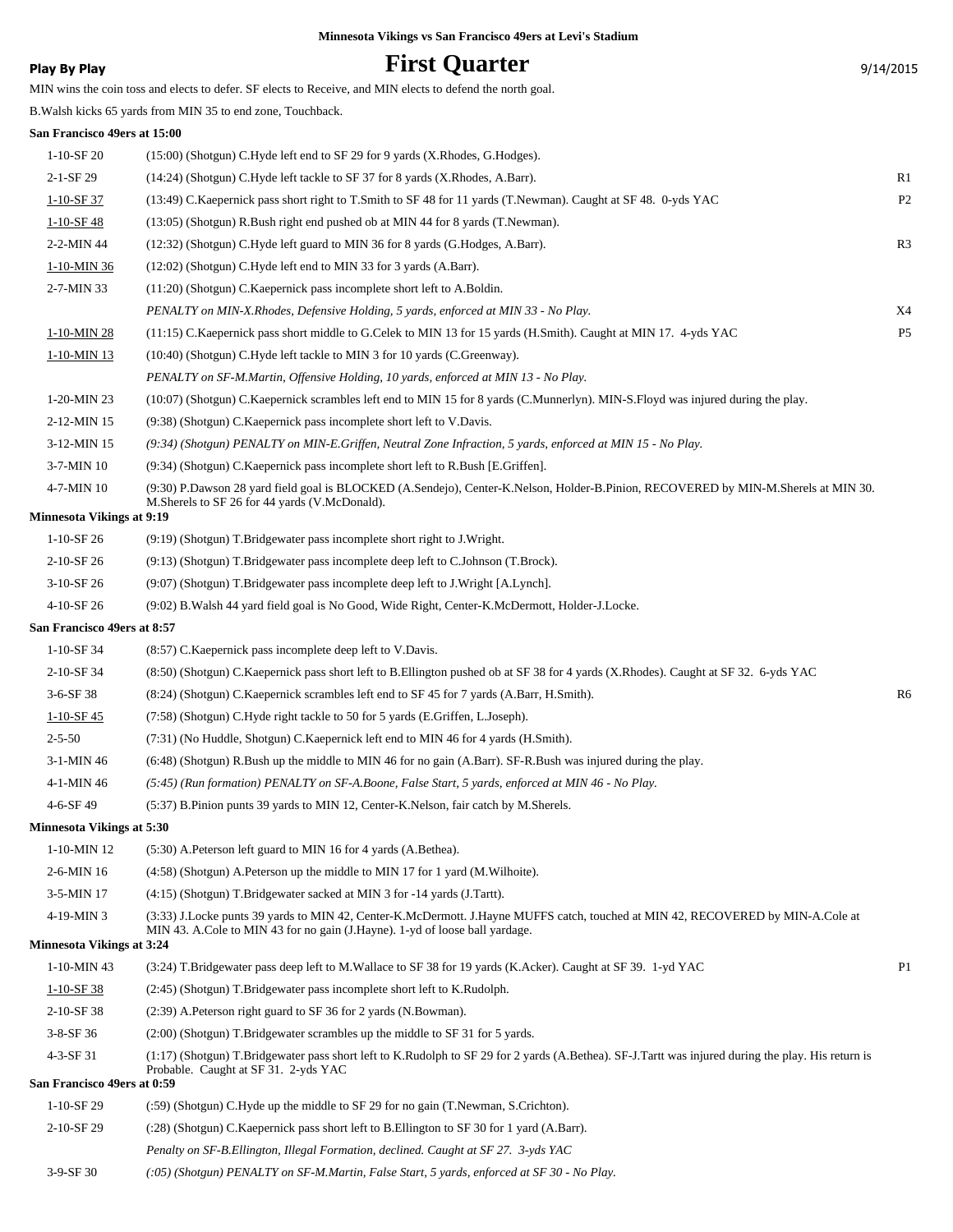|                            | Minnesota Vikings vs San Francisco 49ers at Levi's Stadium |                |  |                    |         |                 |                     |        |  |  |  |
|----------------------------|------------------------------------------------------------|----------------|--|--------------------|---------|-----------------|---------------------|--------|--|--|--|
| <b>END OF OUARTER</b>      |                                                            | Time           |  | <b>First Downs</b> |         |                 | <b>Efficiencies</b> |        |  |  |  |
|                            | <b>Score</b>                                               | Poss           |  |                    |         | $R$ $P$ $X$ $T$ | 3 Down              | 4 Down |  |  |  |
| <b>Minnesota Vikings</b>   | 0                                                          | $4:53$ 0 1 0 1 |  |                    |         |                 | 0/3                 | 0/1    |  |  |  |
| <b>San Francisco 49ers</b> | 0                                                          | 10:07          |  |                    | 3 2 1 6 |                 | 1/3                 | 0/0    |  |  |  |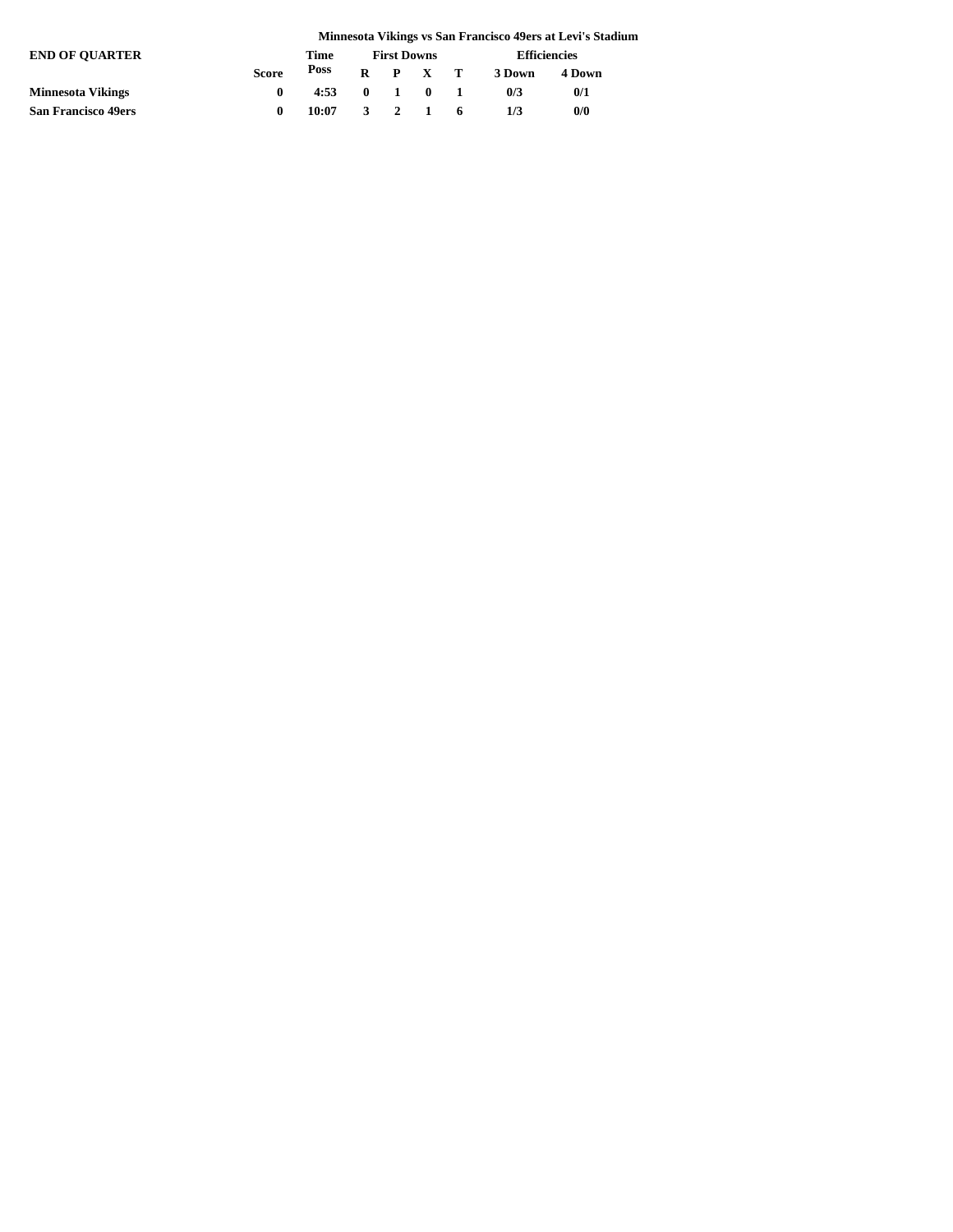| Play By Play                      | <b>Second Quarter</b>                                                                                                         | 9/14/2015       |
|-----------------------------------|-------------------------------------------------------------------------------------------------------------------------------|-----------------|
| San Francisco 49ers continued.    |                                                                                                                               |                 |
| $3-14-SF25$                       | (15:00) (Shotgun) C.Kaepernick pass incomplete short middle to Q.Patton.                                                      |                 |
| 4-14-SF 25                        | (14:56) B.Pinion punts 52 yards to MIN 23, Center-K.Nelson. M.Sherels pushed ob at MIN 32 for 9 yards (B.Miller).             |                 |
| <b>Minnesota Vikings at 14:45</b> |                                                                                                                               |                 |
| $1-10-MIN$ 32                     | (14:45) (Shotgun) T.Bridgewater pass short left to R.Ellison to MIN 35 for 3 yards (A.Brooks). Caught at MIN 28. 7-yds YAC    |                 |
| 2-7-MIN 35                        | (14:08) A. Peterson up the middle to MIN 42 for 7 yards (N. Bowman).                                                          | R <sub>2</sub>  |
| 1-10-MIN 42                       | (13:19) (Shotgun) PENALTY on MIN-R. Ellison, False Start, 5 yards, enforced at MIN 42 - No Play.                              |                 |
| 1-15-MIN 37                       | (12:53) (Shotgun) T.Bridgewater pass short left to A.Peterson to SF 46 for 17 yards (A.Lynch). Caught at MIN 36. 10-yd YAC    | P <sub>3</sub>  |
| $1 - 10 - SF46$                   | (12:09) T.Bridgewater pass incomplete deep middle to M.Wallace (A.Bethea).                                                    |                 |
| 2-10-SF 46                        | (12:01) T.Bridgewater pass short left to A.Peterson to SF 44 for 2 yards (Q.Dial, K.Acker). Caught at SF 48. 4-yds YAC        |                 |
| 3-8-SF 44                         | (11:15) (Shotgun) T.Bridgewater sacked at MIN 46 for -10 yards (C.Carradine).                                                 |                 |
| 4-18-MIN 46                       | (10:31) J.Locke punts 31 yards to SF 23, Center-K.McDermott, out of bounds.                                                   |                 |
| San Francisco 49ers at 10:26      |                                                                                                                               |                 |
| $1-10-SF23$                       | (10:26) (Shotgun) C.Hyde left end to SF 35 for 12 yards (H.Smith).                                                            | R7              |
| $1-10-SF35$                       | (10:09) (No Huddle, Shotgun) C.Hyde left end to SF 40 for 5 yards (X.Rhodes).                                                 |                 |
|                                   | PENALTY on SF-J.Staley, Offensive Holding, 10 yards, enforced at SF 35 - No Play.                                             |                 |
| $1-20-SF25$                       | (9:56) (Shotgun) J.Hayne right tackle to SF 26 for 1 yard (B.Robison).                                                        |                 |
| 2-19-SF 26                        | (9:24) (Shotgun) C.Kaepernick pass incomplete short right to V.Davis.                                                         |                 |
| 3-19-SF 26                        | (9:20) (Shotgun) C.Kaepernick pass short right to J.Hayne to SF 33 for 7 yards (A.Barr, H.Smith). Caught at SF 19. 14-yds YAC |                 |
| 4-12-SF 33                        | (8:57) B.Pinion punts 49 yards to MIN 18, Center-K.Nelson. M.Sherels to MIN 18 for no gain (L.McCray).                        |                 |
| <b>Minnesota Vikings at 8:48</b>  |                                                                                                                               |                 |
| 1-10-MIN 18                       | (8:48) J.McKinnon left tackle to MIN 22 for 4 yards (N.Bowman).                                                               |                 |
| 2-6-MIN 22                        | (8.16) J.McKinnon up the middle to MIN 37 for 15 yards (E.Reid, I.Williams).                                                  | R <sub>4</sub>  |
| 1-10-MIN 37                       | (7:42) J.McKinnon right tackle to MIN 38 for 1 yard (A.Brooks).                                                               |                 |
| 2-9-MIN 38                        | (7:03) (Shotgun) T.Bridgewater pass short left to J.McKinnon to MIN 36 for -2 yards (A.Lynch). Caught at MIN 36. 0-yds YAC    |                 |
| 3-11-MIN 36                       | $(6:18)$ (Shotgun) T.Bridgewater pass incomplete short middle to R.Ellison.                                                   |                 |
| 4-11-MIN 36                       | (6:13) J.Locke punts 50 yards to SF 14, Center-K.McDermott. J.Hayne to SF 25 for 11 yards (A.Thielen).                        |                 |
|                                   | PENALTY on SF-Q.Patton, Running Into the Kicker, 5 yards, enforced at MIN 36 - No Play.                                       |                 |
| 4-6-MIN 41                        | (6:01) J.Locke punts 44 yards to SF 15, Center-K.McDermott. B.Ellington for 85 yards, TOUCHDOWN NULLIFIED by Penalty.         |                 |
|                                   | Penalty on SF-N.Bellore, Illegal Block Above the Waist, declined.                                                             |                 |
| San Francisco 49ers at 5:45       | PENALTY on SF-K.Reaser, Illegal Block Above the Waist, 7 yards, enforced at SF 14.                                            |                 |
| $1-10-SF7$                        | (5:45) (Shotgun) C.Kaepernick pass short left to A.Boldin to SF 15 for 8 yards (X.Rhodes). Caught at SF 12. 3-yds YAC         |                 |
| 2-2-SF 15                         | (5:12) C.Hyde right end to SF 18 for 3 yards (T.Newman).                                                                      | R8              |
| $1-10-SF18$                       | (4:52) (Shotgun) C.Hyde up the middle to SF 26 for 8 yards (E.Griffen).                                                       |                 |
| $2 - 2 - SF 26$                   | (4:22) (Shotgun) C.Hyde up the middle to SF 36 for 10 yards (G.Hodges).                                                       | R9              |
| $1-10-SF36$                       | (3:54) (Shotgun) J.Hayne right tackle to SF 39 for 3 yards (L.Joseph, G.Hodges).                                              |                 |
| 2-7-SF 39                         | (3:19) (Shotgun) C.Kaepernick scrambles up the middle to MIN 49 for 12 yards (C.Greenway).                                    | R <sub>10</sub> |
| $1-10-MIN$ 49                     | (3:02) C.Kaepernick pass short right to G.Celek to MIN 29 for 20 yards (A.Sendejo). Caught at MIN 39. 10-yds YAC              | P <sub>11</sub> |
| 1-10-MIN 29                       | (2:20) (Shotgun) C.Kaepernick pass short right to A.Boldin to MIN 25 for 4 yards (T.Newman). Caught at MIN 26. 1-yd YAC       |                 |
| Two-Minute Warning                |                                                                                                                               |                 |
| 2-6-MIN 25                        | (2:00) (Shotgun) C.Kaepernick pass short left to V.Davis to MIN 17 for 8 yards (A.Sendejo). Caught at MIN 20. 3-yds YAC       | P <sub>12</sub> |
| 1-10-MIN 17                       | (1:27) (Shotgun) C.Hyde right end to MIN 10 for 7 yards (L.Joseph, G.Hodges).                                                 |                 |
| $2-3-MIN$ 10                      | (:55) (Shotgun) C.Hyde left end for 10 yards, TOUCHDOWN.                                                                      | R13             |
|                                   | P.Dawson extra point is GOOD, Center-K.Nelson, Holder-B.Pinion.                                                               |                 |
|                                   | MIN 0 SF 7, 11 plays, 93 yards, 4:58 drive, 14:13 elapsed                                                                     |                 |
|                                   |                                                                                                                               |                 |

B.Pinion kicks 65 yards from SF 35 to end zone, Touchback.

**Minnesota Vikings at 0:47**

| 1-10-MIN 20   | (:47) (Shotgun) M.Asiata right end to MIN 24 for 4 yards (J.Tartt, A.Bethea).                                          |                |
|---------------|------------------------------------------------------------------------------------------------------------------------|----------------|
| $2-6$ -MIN 24 | (:17) (Shotgun) T.Bridgewater pass short middle to M.Wallace ran ob at MIN 33 for 9 yards. Caught at MIN 28. 5-yds YAC | P <sub>5</sub> |
| 1-10-MIN 33   | (:11) (Shotgun) T.Bridgewater pass deep right to M.Wallace to 50 for 17 yards (D.Johnson). Caught at 50. 0-yds YAC     | P <sub>6</sub> |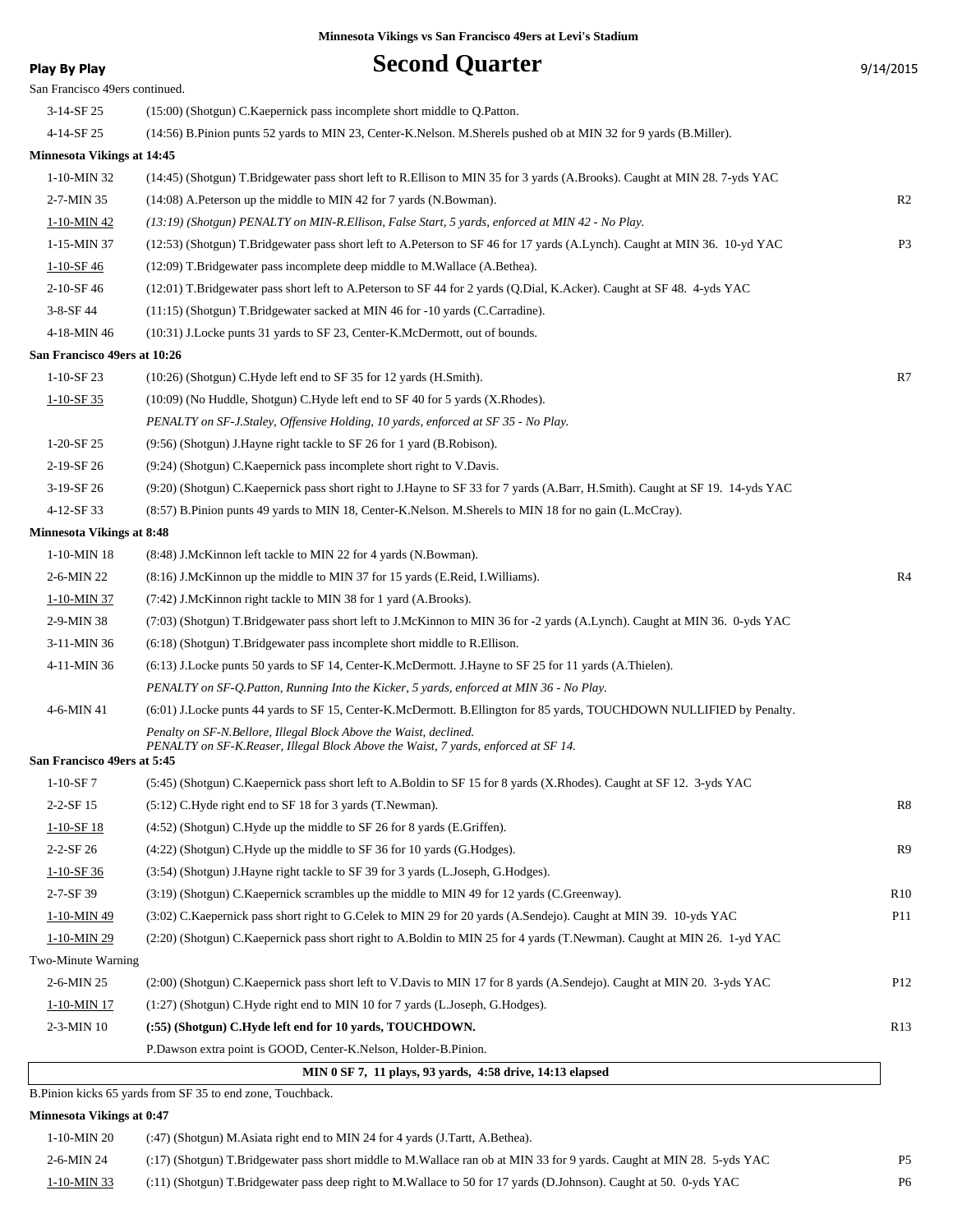|                                                                                        |                                                                               |              |      |                |                    |              |    | Minnesota Vikings vs San Francisco 49ers at Levi's Stadium |                     |                                                                                                                     |    |  |
|----------------------------------------------------------------------------------------|-------------------------------------------------------------------------------|--------------|------|----------------|--------------------|--------------|----|------------------------------------------------------------|---------------------|---------------------------------------------------------------------------------------------------------------------|----|--|
|                                                                                        | Timeout #1 by MIN at 00:03.                                                   |              |      |                |                    |              |    |                                                            |                     |                                                                                                                     |    |  |
|                                                                                        | Timeout #1 by $SF$ at 00:03.                                                  |              |      |                |                    |              |    |                                                            |                     |                                                                                                                     |    |  |
| (:03) (Shotgun) T.Bridgewater pass incomplete deep left to M.Wallace.<br>$1 - 10 - 50$ |                                                                               |              |      |                |                    |              |    |                                                            |                     |                                                                                                                     |    |  |
|                                                                                        | PENALTY on SF-A.Brooks, Defensive Holding, 5 yards, enforced at 50 - No Play. |              | X7   |                |                    |              |    |                                                            |                     |                                                                                                                     |    |  |
|                                                                                        | Timeout #2 by MIN at 00:00.                                                   |              |      |                |                    |              |    |                                                            |                     |                                                                                                                     |    |  |
| $1-10-SF$ 45                                                                           |                                                                               |              |      |                |                    |              |    |                                                            |                     | (:00) (Shotgun) T.Bridgewater pass deep left to J.Wright to SF 18 for 27 yards (J.Tartt). Caught at SF 19. 1-yd YAC | P8 |  |
| <b>END OF QUARTER</b>                                                                  |                                                                               |              | Time |                | <b>First Downs</b> |              |    |                                                            | <b>Efficiencies</b> |                                                                                                                     |    |  |
|                                                                                        |                                                                               | <b>Score</b> | Poss | $\bf{R}$       | P                  | X.           | т  | 3 Down                                                     | 4 Down              |                                                                                                                     |    |  |
| <b>Minnesota Vikings</b>                                                               |                                                                               | $\bf{0}$     | 8:09 | $\overline{2}$ | 4                  |              | -7 | 0/2                                                        | 0/0                 |                                                                                                                     |    |  |
| <b>San Francisco 49ers</b>                                                             |                                                                               |              | 6:51 | 5.             | 2                  | $\mathbf{0}$ | 7  | 0/2                                                        | 0/0                 |                                                                                                                     |    |  |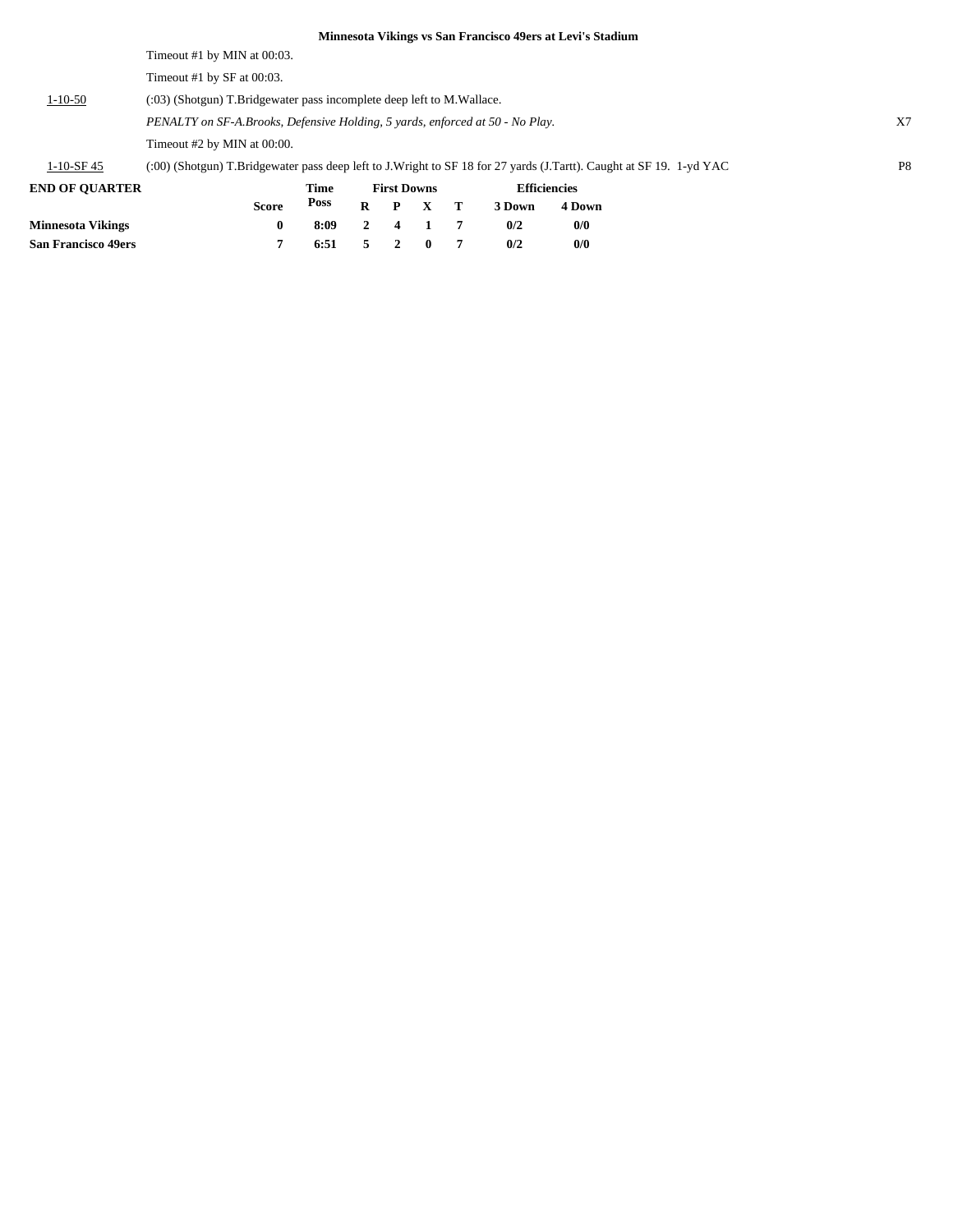# **Play By Play Play Play Play By Play Play By Play Play By Play Play By Play 9/14/2015**

MIN elects to Receive, and SF elects to defend the South goal.

|  |  |  | B. Pinion kicks 65 yards from SF 35 to end zone, Touchback. |
|--|--|--|-------------------------------------------------------------|
|--|--|--|-------------------------------------------------------------|

| Minnesota Vikings at 15:00 |  |  |  |
|----------------------------|--|--|--|
|----------------------------|--|--|--|

| <b>Minnesota Vikings</b><br><b>San Francisco 49ers</b> | $\boldsymbol{0}$<br>10                                                                                                                                                                    | 9:18<br>5:42 | 3<br>1      | 3<br>$\boldsymbol{2}$ | $\boldsymbol{0}$<br>$\boldsymbol{2}$ | 6<br>5 | 1/2<br>2/3          | 0/0<br>0/0                                                              |                                                                                                                                    |                 |  |
|--------------------------------------------------------|-------------------------------------------------------------------------------------------------------------------------------------------------------------------------------------------|--------------|-------------|-----------------------|--------------------------------------|--------|---------------------|-------------------------------------------------------------------------|------------------------------------------------------------------------------------------------------------------------------------|-----------------|--|
|                                                        | Score                                                                                                                                                                                     | Poss         | $\mathbf R$ | P                     | X                                    | Т      | 3 Down              | 4 Down                                                                  |                                                                                                                                    |                 |  |
| <b>END OF QUARTER</b>                                  |                                                                                                                                                                                           | Time         |             | <b>First Downs</b>    |                                      |        | <b>Efficiencies</b> |                                                                         |                                                                                                                                    |                 |  |
| $1-10-SF23$                                            | (:26) T.Bridgewater pass short left to M.Wallace to SF 19 for 4 yards (K.Acker). Caught at SF 19. 0-yds YAC                                                                               |              |             |                       |                                      |        |                     |                                                                         |                                                                                                                                    |                 |  |
| 2-8-SF 33                                              | (1:08) T.Bridgewater scrambles up the middle to SF 23 for 10 yards.                                                                                                                       |              |             |                       |                                      |        |                     |                                                                         |                                                                                                                                    | R14             |  |
| $1-10-SF$ 35                                           |                                                                                                                                                                                           |              |             |                       |                                      |        |                     |                                                                         | (1:46) (Shotgun) T.Bridgewater pass short left to M.Wallace to SF 33 for 2 yards (N.Bowman). Caught at SF 32. minus 1-yd YAC       |                 |  |
| 2-9-MIN 47                                             | (2:26) T.Bridgewater pass deep left to C.Johnson to SF 35 for 18 yards (E.Reid). Caught at SF 36. 1-yd YAC                                                                                |              |             |                       |                                      |        |                     |                                                                         |                                                                                                                                    | P13             |  |
| 1-10-MIN 46                                            |                                                                                                                                                                                           |              |             |                       |                                      |        |                     |                                                                         | (2:55) (No Huddle, Shotgun) A.Peterson up the middle to MIN 47 for 1 yard (M.Wilhoite). SF-N.Bowman was injured during the play.   |                 |  |
| 2-10-MIN 34                                            |                                                                                                                                                                                           |              |             |                       |                                      |        |                     |                                                                         | (3:26) (Shotgun) T.Bridgewater pass short middle to M.Wallace to MIN 46 for 12 yards (E.Reid). Caught at MIN 46. 0-yds YAC         | P12             |  |
| 1-10-MIN 34                                            | (4:03) (No Huddle, Shotgun) A. Peterson up the middle to MIN 34 for no gain (I. Williams).                                                                                                |              |             |                       |                                      |        |                     |                                                                         |                                                                                                                                    |                 |  |
| 1-10-MIN 15                                            |                                                                                                                                                                                           |              |             |                       |                                      |        |                     |                                                                         | (4:26) (Shotgun) T.Bridgewater pass short right to K.Rudolph to MIN 34 for 19 yards (A.Bethea). Caught at MIN 26. 8-yds YAC        | P11             |  |
|                                                        | Minnesota Vikings at 4:32, (1st play from scrimmage 4:26)                                                                                                                                 |              |             |                       |                                      |        |                     |                                                                         |                                                                                                                                    |                 |  |
|                                                        | B.Pinion kicks 71 yards from SF 35 to MIN -6. C.Patterson to MIN 15 for 21 yards (J.Ward).                                                                                                |              |             |                       |                                      |        |                     |                                                                         |                                                                                                                                    |                 |  |
|                                                        |                                                                                                                                                                                           |              |             |                       |                                      |        |                     | MIN 0 SF 10, 14 plays, 73 yards, 2 penalties, 5:42 drive, 10:28 elapsed |                                                                                                                                    |                 |  |
| 4-5-MIN 11                                             | (4:37) P.Dawson 30 yard field goal is GOOD, Center-K.Nelson, Holder-B.Pinion.                                                                                                             |              |             |                       |                                      |        |                     |                                                                         |                                                                                                                                    |                 |  |
| 3-5-MIN 11                                             | (4:40) (Shotgun) C.Kaepernick pass incomplete short left to A.Boldin.                                                                                                                     |              |             |                       |                                      |        |                     |                                                                         |                                                                                                                                    |                 |  |
|                                                        | Timeout #1 by SF at 04:40.                                                                                                                                                                |              |             |                       |                                      |        |                     |                                                                         |                                                                                                                                    |                 |  |
| 2-5-MIN 11                                             | (5:10) (Shotgun) C.Kaepernick sacked at MIN 11 for 0 yards (sack split by E.Griffen and C.Greenway).                                                                                      |              |             |                       |                                      |        |                     |                                                                         |                                                                                                                                    |                 |  |
| 1-10-MIN 16                                            | (5:44) (Shotgun) C.Hyde right guard to MIN 11 for 5 yards (E.Griffen).                                                                                                                    |              |             |                       |                                      |        |                     |                                                                         |                                                                                                                                    |                 |  |
|                                                        | PENALTY on MIN-E.Griffen, Illegal Use of Hands, 5 yards, enforced at MIN 21.                                                                                                              |              |             |                       |                                      |        |                     |                                                                         |                                                                                                                                    | X18             |  |
| 2-10-MIN 22                                            | (6:04) (Shotgun) C.Hyde left end to MIN 21 for 1 yard (G.Hodges).                                                                                                                         |              |             |                       |                                      |        |                     |                                                                         |                                                                                                                                    |                 |  |
| 1-10-MIN 22                                            | (6:08) (Shotgun) C.Kaepernick pass incomplete deep right to G.Celek.                                                                                                                      |              |             |                       |                                      |        |                     |                                                                         |                                                                                                                                    |                 |  |
|                                                        | X17<br>PENALTY on MIN-T.Newman, Defensive Holding, 5 yards, enforced at MIN 27.                                                                                                           |              |             |                       |                                      |        |                     |                                                                         |                                                                                                                                    |                 |  |
| 3-4-MIN 39                                             | $(6:27)$ (Shotgun) C. Kaepernick scrambles right end to MIN 27 for 12 yards (A. Sendejo).                                                                                                 |              |             |                       |                                      |        |                     |                                                                         |                                                                                                                                    | R <sub>16</sub> |  |
| 2-9-MIN 44                                             |                                                                                                                                                                                           |              |             |                       |                                      |        |                     |                                                                         | (6:55) (Shotgun) C.Kaepernick pass short right to V.McDonald pushed ob at MIN 39 for 5 yards (A.Barr). Caught at MIN 43. 4-yds YAC |                 |  |
| 1-10-MIN 45                                            | (7:33) (Shotgun) C.Hyde up the middle to MIN 44 for 1 yard (A.Barr).                                                                                                                      |              |             |                       |                                      |        |                     |                                                                         |                                                                                                                                    |                 |  |
| $2 - 1 - SF40$                                         |                                                                                                                                                                                           |              |             |                       |                                      |        |                     |                                                                         | (8:05) (Shotgun) C.Kaepernick pass short left to A.Boldin to MIN 45 for 15 yards (X.Rhodes). Caught at MIN 46. 1-yd YAC            | P15             |  |
| $1-10-SF$ 31                                           | (8:42) (Shotgun) J.Hayne left guard to SF 40 for 9 yards (H.Smith).                                                                                                                       |              |             |                       |                                      |        |                     |                                                                         |                                                                                                                                    |                 |  |
| 3-1-SF 25                                              | (9:08) C.Kaepernick pass short right to C.Hyde to SF 31 for 6 yards (G.Hodges). Caught at SF 27. 4-yds YAC                                                                                |              |             |                       |                                      |        |                     |                                                                         |                                                                                                                                    | P14             |  |
| $2 - 6 - SF 20$                                        | (10:14) (Shotgun) C.Hyde left end to SF 20 for 4 yards (X.Rhodes).<br>(9:44) (Shotgun) C.Kaepernick pass short right to G.Celek to SF 25 for 5 yards (A.Barr). Caught at SF 22. 3-yds YAC |              |             |                       |                                      |        |                     |                                                                         |                                                                                                                                    |                 |  |
| San Francisco 49ers at 10:14<br>$1-10-SF16$            |                                                                                                                                                                                           |              |             |                       |                                      |        |                     |                                                                         |                                                                                                                                    |                 |  |
| 4-2-MIN 48                                             | (10:22) J.Locke punts 36 yards to SF 16, Center-K.McDermott, fair catch by B.Ellington.                                                                                                   |              |             |                       |                                      |        |                     |                                                                         |                                                                                                                                    |                 |  |
| 3-4-MIN 46                                             |                                                                                                                                                                                           |              |             |                       |                                      |        |                     |                                                                         | (10:44) (Shotgun) T.Bridgewater pass short left to A.Peterson to MIN 48 for 2 yards (K.Acker). Caught at MIN 43. 5-yds YAC         |                 |  |
| 2-5-MIN 45                                             | (11:25) A.Peterson up the middle to MIN 46 for 1 yard (I.Williams).                                                                                                                       |              |             |                       |                                      |        |                     |                                                                         |                                                                                                                                    |                 |  |
| 1-10-MIN 40                                            | (12:09) (Shotgun) A.Peterson left tackle to MIN 45 for 5 yards (N.Bowman).                                                                                                                |              |             |                       |                                      |        |                     |                                                                         |                                                                                                                                    |                 |  |
| 3-1-MIN 39                                             | (12:41) T.Bridgewater scrambles right end to MIN 40 for 1 yard. Officials will measure to determine the First Down.                                                                       |              |             |                       |                                      |        |                     |                                                                         |                                                                                                                                    | R10             |  |
| 2-20-MIN 20                                            |                                                                                                                                                                                           |              |             |                       |                                      |        |                     |                                                                         | (13:16) (Shotgun) T.Bridgewater pass deep left to K.Rudolph to MIN 39 for 19 yards (A.Bethea). Caught at MIN 37. 2-yds YAC         |                 |  |
| 1-10-MIN 30                                            | (13:59) (Shotgun) T.Bridgewater sacked at MIN 20 for -10 yards (A.Bethea).                                                                                                                |              |             |                       |                                      |        |                     |                                                                         |                                                                                                                                    |                 |  |
| 2-1-MIN 29                                             | (14:27) A.Peterson up the middle to MIN 30 for 1 yard (G.Dorsey).                                                                                                                         |              |             |                       |                                      |        |                     |                                                                         |                                                                                                                                    | R9              |  |
| 1-10-MIN 20                                            | (15:00) A.Peterson left tackle to MIN 29 for 9 yards (A.Bethea, Q.Dial).                                                                                                                  |              |             |                       |                                      |        |                     |                                                                         |                                                                                                                                    |                 |  |
|                                                        |                                                                                                                                                                                           |              |             |                       |                                      |        |                     |                                                                         |                                                                                                                                    |                 |  |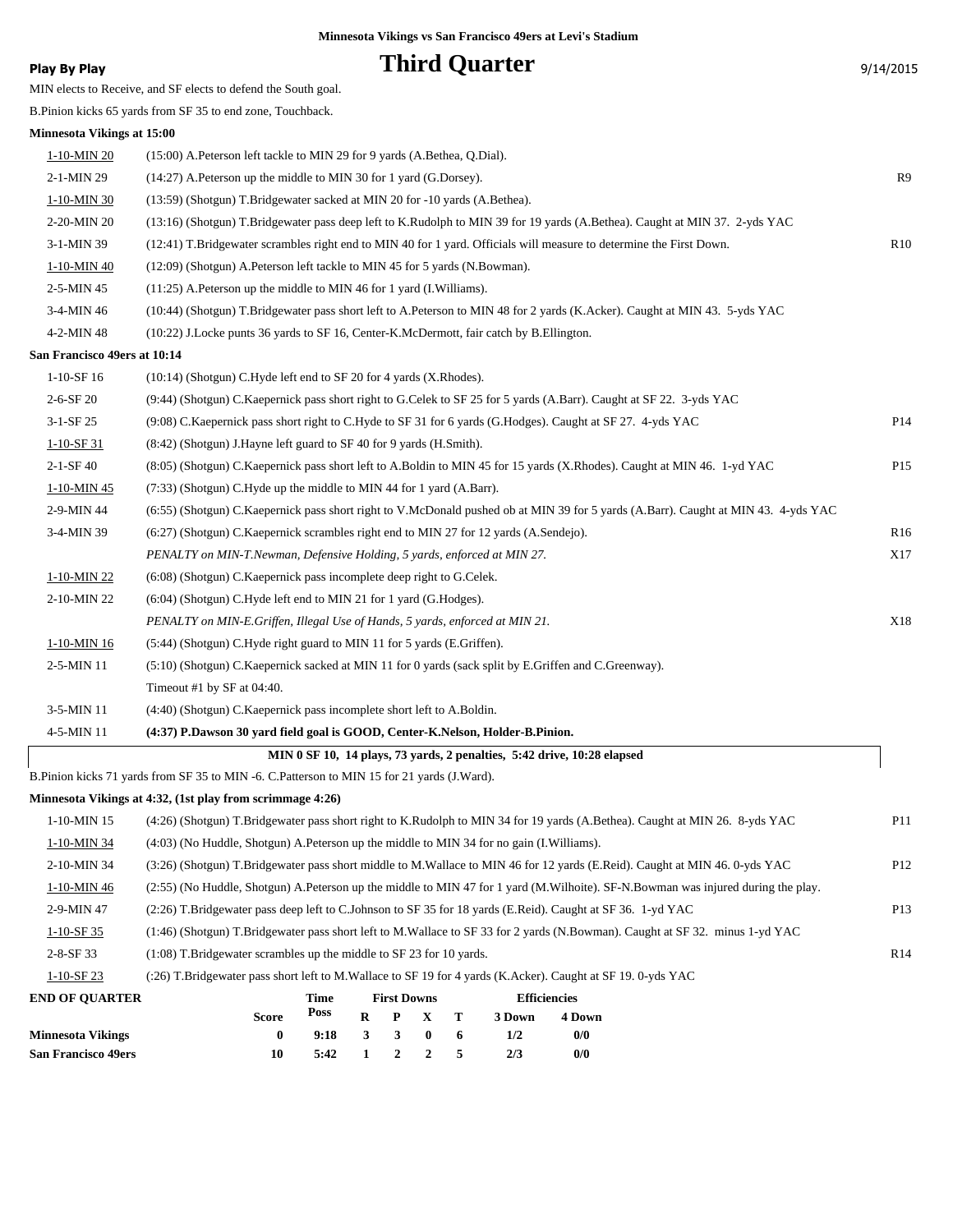### **Play By Play Play Play Play Fourth Quarter Play By Play Play Play Play Play Play Play Play Play Play Play Play Play Play Play Play Play Play Play Play Play Play Play** Minnesota Vikings continued. 2-6-SF 19 (15:00) T.Bridgewater pass incomplete short right (A.Lynch). 3-6-SF 19 (14:54) (Shotgun) T.Bridgewater pass incomplete deep right to J.Wright. 4-6-SF 19 **(14:48) B.Walsh 37 yard field goal is GOOD, Center-K.McDermott, Holder-J.Locke. MIN 3 SF 10, 11 plays, 66 yards, 4:49 drive, 0:17 elapsed** B.Walsh kicks 65 yards from MIN 35 to end zone, Touchback. **San Francisco 49ers at 14:43** 1-10-SF 20 (14:43) C.Hyde up the middle to SF 24 for 4 yards (R.Blanton, H.Smith). 2-6-SF 24 (14:10) (Shotgun) C.Hyde left tackle to SF 31 for 7 yards (T.Newman). R19 1-10-SF 31 (13:27) (Shotgun) C.Kaepernick pass incomplete deep right to T.Smith. 2-10-SF 31 (13:21) (Shotgun) C.Hyde up the middle to SF 27 for -4 yards (A.Barr). 3-14-SF 27 (12:38) (Shotgun) C.Kaepernick pass short middle to V.Davis to SF 47 for 20 yards (E.Kendricks, H.Smith). Caught at SF 40. 7-yds YAC P20 1-10-SF 47 (12:01) (Shotgun) C.Hyde left end to MIN 35 for 18 yards (X.Rhodes). R21 1-10-MIN 35 (11:23) (Shotgun) C.Hyde right end to MIN 35 for no gain (T.Newman, L.Joseph). *PENALTY on SF-J.Devey, Offensive Holding, 10 yards, enforced at MIN 35 - No Play.* 1-20-MIN 45 (11:05) (Shotgun) J.Hayne up the middle to MIN 45 for no gain (T.Johnson). 2-20-MIN 45 (10:37) (Shotgun) C.Kaepernick pass short right to V.Davis to MIN 26 for 19 yards (R.Blanton). Caught at MIN 31. 5-yds YAC 3-1-MIN 26 (10:04) (Shotgun) C.Kaepernick pass short right to A.Boldin to MIN 17 for 9 yards (T.Newman). Caught at MIN 23. 6-yds YAC P22 1-10-MIN 17 **(9:44) (Shotgun) C.Hyde right tackle for 17 yards, TOUCHDOWN.** R23 P.Dawson extra point is GOOD, Center-K.Nelson, Holder-B.Pinion.  **MIN 3 SF 17, 10 plays, 80 yards, 5:13 drive, 5:30 elapsed** B.Pinion kicks 65 yards from SF 35 to end zone, Touchback. **Minnesota Vikings at 9:30** 1-10-MIN 20 (9:30) (Shotgun) T.Bridgewater pass short right to K.Rudolph to MIN 23 for 3 yards (M.Wilhoite). Caught at MIN 23. 0-yds YAC 2-7-MIN 23 (9:17) (Shotgun) T.Bridgewater pass short right to J.McKinnon to MIN 33 for 10 yards (A.Bethea). Caught at MIN 21. 12-yds YAC P15 (8:41) (Shotgun) T.Bridgewater pass deep right intended for K.Rudolph INTERCEPTED by T.Brock [G.Dorsey] at SF 44. T.Brock to MIN 30 for 26 yards (J.Wright). 1-10-MIN 33 **San Francisco 49ers at 8:22** 1-10-MIN 30 (8:22) (Shotgun) C.Hyde left end pushed ob at MIN 16 for 14 yards (R.Blanton). R24 1-10-MIN 16 (7:41) C.Kaepernick pass incomplete short left to T.Smith (A.Barr). 2-10-MIN 16 (7:37) (Shotgun) C.Hyde left end to MIN 15 for 1 yard (D.Hunter). 3-9-MIN 15 (6:57) (Shotgun) C.Kaepernick pass short right to C.Hyde pushed ob at MIN 7 for 8 yards (G.Hodges). Caught at MIN 23. 16-yds YAC 4-1-MIN 7 **(6:13) P.Dawson 25 yard field goal is GOOD, Center-K.Nelson, Holder-B.Pinion. MIN 3 SF 20, 5 plays, 23 yards, 2:14 drive, 8:52 elapsed** B.Pinion kicks 65 yards from SF 35 to end zone, Touchback. **Minnesota Vikings at 6:08** 1-10-MIN 20 (6:08) (Shotgun) T.Bridgewater pass short left to C.Johnson to MIN 29 for 9 yards (T.Brock). Caught at MIN 22. 7-yds YAC 2-1-MIN 29 (5:36) (Shotgun) T.Bridgewater pass short right to K.Rudolph to MIN 39 for 10 yards (D.Johnson). Caught at MIN 34. 5-yds YAC P16 1-10-MIN 39 (5:08) (Shotgun) T.Bridgewater pass short middle to M.Asiata to SF 40 for 21 yards (J.Tartt) [A.Brooks]. Caught at MIN 39. 21-yds YAC P17 1-10-SF 40 (4:31) (Shotgun) T.Bridgewater sacked at SF 46 for -6 yards (N.Bowman). 2-16-SF 46 (3:49) (Shotgun) T.Bridgewater pass short left to C.Patterson to SF 45 for 1 yard (T.Brock). *Penalty on MIN-M.Wallace, Illegal Substitution, declined. Caught at SF 43. 3-yds YAC* 3-15-SF 45 (3:42) (Shotgun) T.Bridgewater pass short left to M.Asiata to SF 38 for 7 yards (N.Bowman). Caught at SF 41. 3-yds YAC 4-8-SF 38 (3:04) (Shotgun) T.Bridgewater sacked at MIN 48 for -14 yards (A.Lynch). **San Francisco 49ers at 2:55** 1-10-MIN 48 (2:55) (Shotgun) C.Hyde left guard to MIN 45 for 3 yards (B.Robison, T.Johnson). 2-7-MIN 45 (2:11) (Shotgun) C.Hyde up the middle to MIN 36 for 9 yards (H.Smith). R25 Two-Minute Warning 1-10-MIN 36 (2:00) (Shotgun) C.Hyde up the middle to MIN 31 for 5 yards (A.Barr). 2-5-MIN 31 (1:15) C.Kaepernick kneels to MIN 32 for -1 yards.

3-6-MIN 32 (:35) C.Kaepernick kneels to MIN 33 for -1 yards.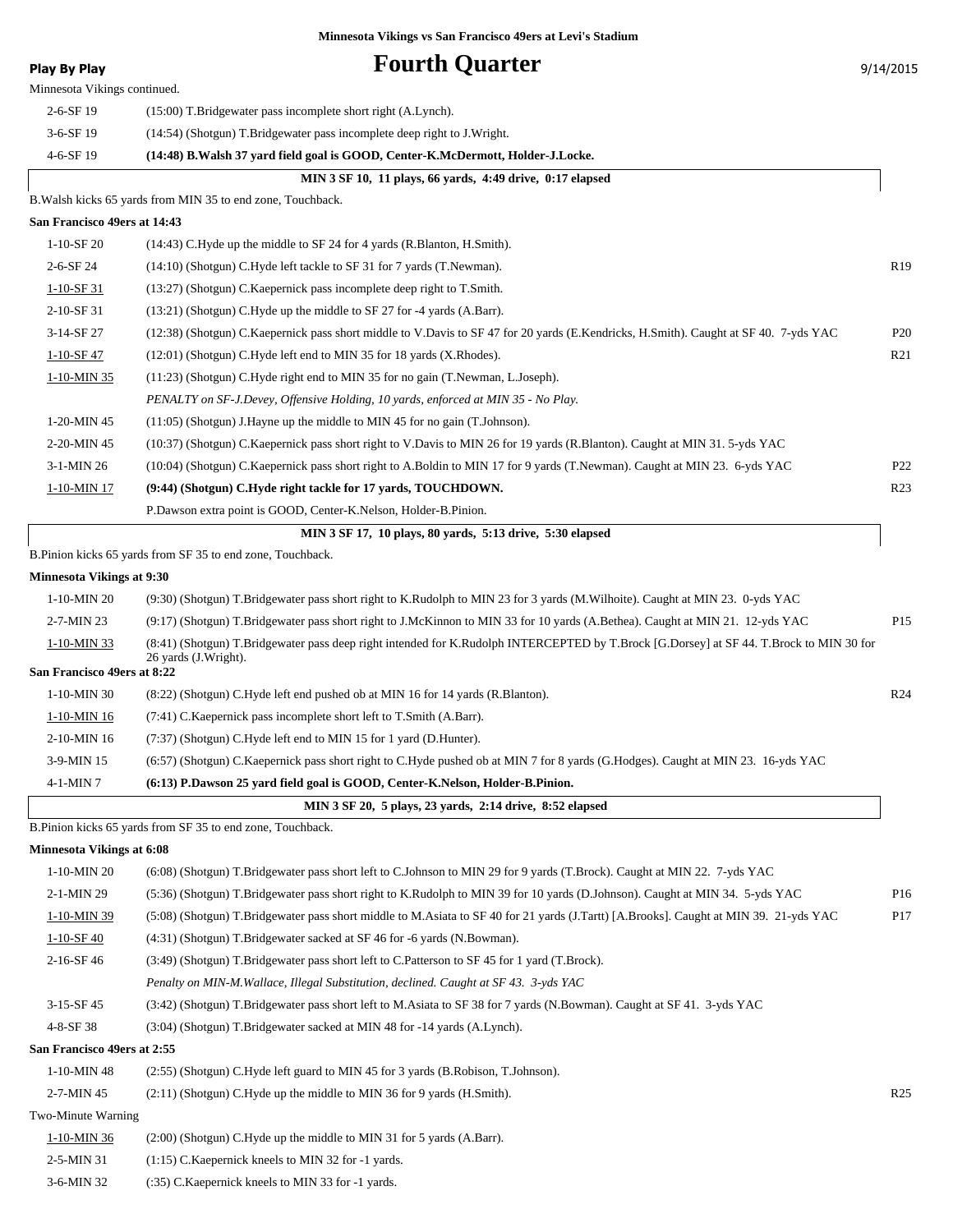|                            | Minnesota Vikings vs San Francisco 49ers at Levi's Stadium |       |  |                    |                 |  |                     |        |  |  |  |
|----------------------------|------------------------------------------------------------|-------|--|--------------------|-----------------|--|---------------------|--------|--|--|--|
| <b>END OF OUARTER</b>      |                                                            | Time  |  | <b>First Downs</b> |                 |  | <b>Efficiencies</b> |        |  |  |  |
|                            | <b>Score</b>                                               | Poss  |  |                    | $R$ $P$ $X$ $T$ |  | 3 Down              | 4 Down |  |  |  |
| <b>Minnesota Vikings</b>   | 3                                                          | 4:38  |  |                    | $0 \t3 \t0 \t3$ |  | 0/2                 | 0/1    |  |  |  |
| <b>San Francisco 49ers</b> | 20                                                         | 10:22 |  |                    | 5 2 0 7         |  | 2/4                 | 0/0    |  |  |  |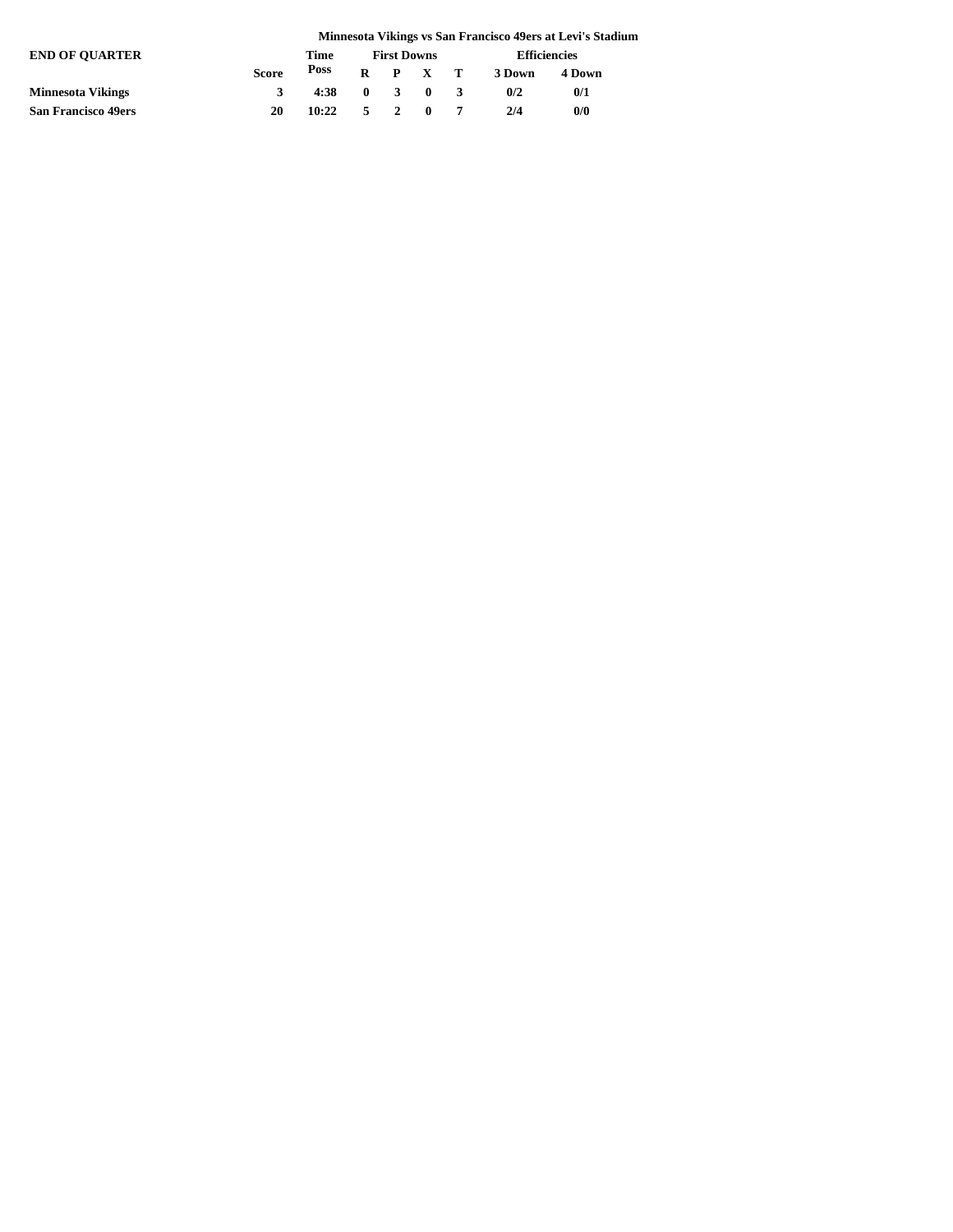## **Miscellaneous Statistics Report**

**Minnesota Vikings vs San Francisco 49ers**

**9/14/2015 at Levi's Stadium**

### **Ten Longest Plays for Minnesota Vikings**

| Yards | 0tr | <b>Play Start</b> | <b>Play Description</b>                                                                                                                  |
|-------|-----|-------------------|------------------------------------------------------------------------------------------------------------------------------------------|
| 27    |     | 2 1-10-SF 45      | (:00) (Shotgun) T.Bridgewater pass deep left to J.Wright to SF 18 for 27 yards (J.Tartt). Caught at SF 19. 1-yd YAC                      |
| 21    |     | 4 1-10-MIN 39     | (5:08) (Shotqun) T.Bridgewater pass short middle to M.Asiata to SF 40 for 21 yards (J.Tartt) [A.Brooks]. Caught at MIN 39.<br>21-vds YAC |
| 19    |     | 1 1-10-MIN 43     | (3:24) T.Bridgewater pass deep left to M.Wallace to SF 38 for 19 yards (K.Acker). Caught at SF 39. 1-yd YAC                              |
| 19    |     | 3 2-20-MIN 20     | (13:16) (Shotgun) T.Bridgewater pass deep left to K.Rudolph to MIN 39 for 19 yards (A.Bethea). Caught at MIN 37. 2-yds<br>YAC.           |
| 19    |     | 3 1-10-MIN 15     | (4:26) (Shotgun) T.Bridgewater pass short right to K.Rudolph to MIN 34 for 19 yards (A.Bethea). Caught at MIN 26. 8-yds<br>YAC.          |
| 18    |     | 3 2-9-MIN 47      | (2:26) T.Bridgewater pass deep left to C.Johnson to SF 35 for 18 yards (E.Reid). Caught at SF 36. 1-yd YAC                               |
| 17    |     | 2 1-15-MIN 37     | (12:53) (Shotgun) T.Bridgewater pass short left to A.Peterson to SF 46 for 17 yards (A.Lynch). Caught at MIN 36. 10-yd YAC               |
| 17    |     | 2 1-10-MIN 33     | (:11) (Shotgun) T.Bridgewater pass deep right to M.Wallace to 50 for 17 yards (D.Johnson). Caught at 50. 0-yds YAC                       |
| 15    |     | 2 2-6-MIN 22      | (8:16) J.McKinnon up the middle to MIN 37 for 15 yards (E.Reid, I.Williams).                                                             |
| 12    |     | 3 2-10-MIN 34     | (3:26) (Shotqun) T.Bridgewater pass short middle to M.Wallace to MIN 46 for 12 yards (E.Reid). Caught at MIN 46. 0-yds<br>YAC.           |

### **Ten Longest Plays for San Francisco 49ers**

| Yards | Otr | <b>Play Start</b>       | <b>Play Description</b>                                                                                                    |
|-------|-----|-------------------------|----------------------------------------------------------------------------------------------------------------------------|
| 20    |     | 2 1-10-MIN 49           | (3:02) C.Kaepernick pass short right to G.Celek to MIN 29 for 20 yards (A.Sendejo). Caught at MIN 39. 10-yds YAC           |
| 20    |     | 4 3-14-SF 27            | (12:38) (Shotgun) C.Kaepernick pass short middle to V.Davis to SF 47 for 20 yards (E.Kendricks, H.Smith). Caught at SF 40. |
| 19    |     | 4 2-20-MIN 45           | (10:37) (Shotgun) C.Kaepernick pass short right to V.Davis to MIN 26 for 19 yards (R.Blanton). Caught at MIN 31, 5-yds YAC |
| 18    |     | 4 1-10-SF 47            | (12:01) (Shotgun) C.Hyde left end to MIN 35 for 18 yards (X.Rhodes).                                                       |
| 17    |     | 3 3-4-MIN 39            | (6:27) (Shotgun) C.Kaepernick scrambles right end to MIN 27 for 12 yards (A.Sendejo).                                      |
| 17    |     | 4 1-10-MIN 17           | (9:44) (Shotgun) C. Hyde right tackle for 17 yards, TOUCHDOWN.                                                             |
| 15    |     | $1 - 1 - 10 - MIN$ 28   | (11:15) C.Kaepernick pass short middle to G.Celek to MIN 13 for 15 yards (H.Smith). Caught at MIN 17. 4-yds YAC            |
| 15    |     | $3 \quad 2 - 1 - SF 40$ | (8:05) (Shotgun) C.Kaepernick pass short left to A.Boldin to MIN 45 for 15 yards (X.Rhodes). Caught at MIN 46. 1-yd YAC    |
| 14    |     | 4 1-10-MIN 30           | (8:22) (Shotgun) C.Hyde left end pushed ob at MIN 16 for 14 yards (R.Blanton).                                             |
| 12    |     | 2 1-10-SF 23            | (10:26) (Shotgun) C.Hyde left end to SF 35 for 12 yards (H.Smith).                                                         |

|                | <b>Touchdown Scoring Information</b> | <b>Offense</b> |          | Defense Special Teams |
|----------------|--------------------------------------|----------------|----------|-----------------------|
| <b>VISITOR</b> | Minnesota Vikings                    |                |          |                       |
| <b>HOME</b>    | San Francisco 49ers                  | $\mathcal{L}$  | $\Omega$ |                       |
|                | <b>Player Scoring Information</b>    |                |          |                       |

| Club Player | TD. | TD. |  | TD Rush Rec KO TD Punt Int TD Fum Misc FG XP 2Pt 2Pt Sfty Points<br>TD |  | TD. | <b>TD</b> |  | Rush Rec |  |     |
|-------------|-----|-----|--|------------------------------------------------------------------------|--|-----|-----------|--|----------|--|-----|
| MIN B.Walsh |     |     |  | 0 0 0 0 0 0 0 0 1 0 0 0 0 0 3                                          |  |     |           |  |          |  |     |
| SF C.Hyde   |     |     |  | 0 2 0 0 0 0 0 0 0 0 0 0 12                                             |  |     |           |  |          |  |     |
| SF P.Dawson |     |     |  | 0 0 0 0 0 0 0 2 2 0 0 0 0                                              |  |     |           |  |          |  | - 8 |

| <b>Possession Detail</b>    | <b>First Half</b> |      | <b>Second Half</b> |       | Game           |       |
|-----------------------------|-------------------|------|--------------------|-------|----------------|-------|
|                             | <b>Visitor</b>    | Home | <b>Visitor</b>     | Home  | <b>Visitor</b> | Home  |
| Largest Lead                | 0                 |      | 0                  | 17    | 0              | 17    |
| Drives Leading              | 0                 | 0    | 0                  | 4     |                | 4     |
| Time of Possession Leading  | 0:00              | 0:00 | 0:00               | 16:04 | 0:00           | 16:04 |
| Largest Deficit             | $-7$              | 0    | $-17$              | 0     | $-17$          | 0     |
| Drives Trailing             |                   | 0    | 4                  | 0     |                | 0     |
| Time of Possession Trailing | 0:47              | 0:00 | 13:56              | 0:00  | 14:43          | 0:00  |
| Times Score Tied Up         |                   | 0    |                    | 0     |                | 0     |
| Lead Changes                |                   |      |                    | 0     |                |       |